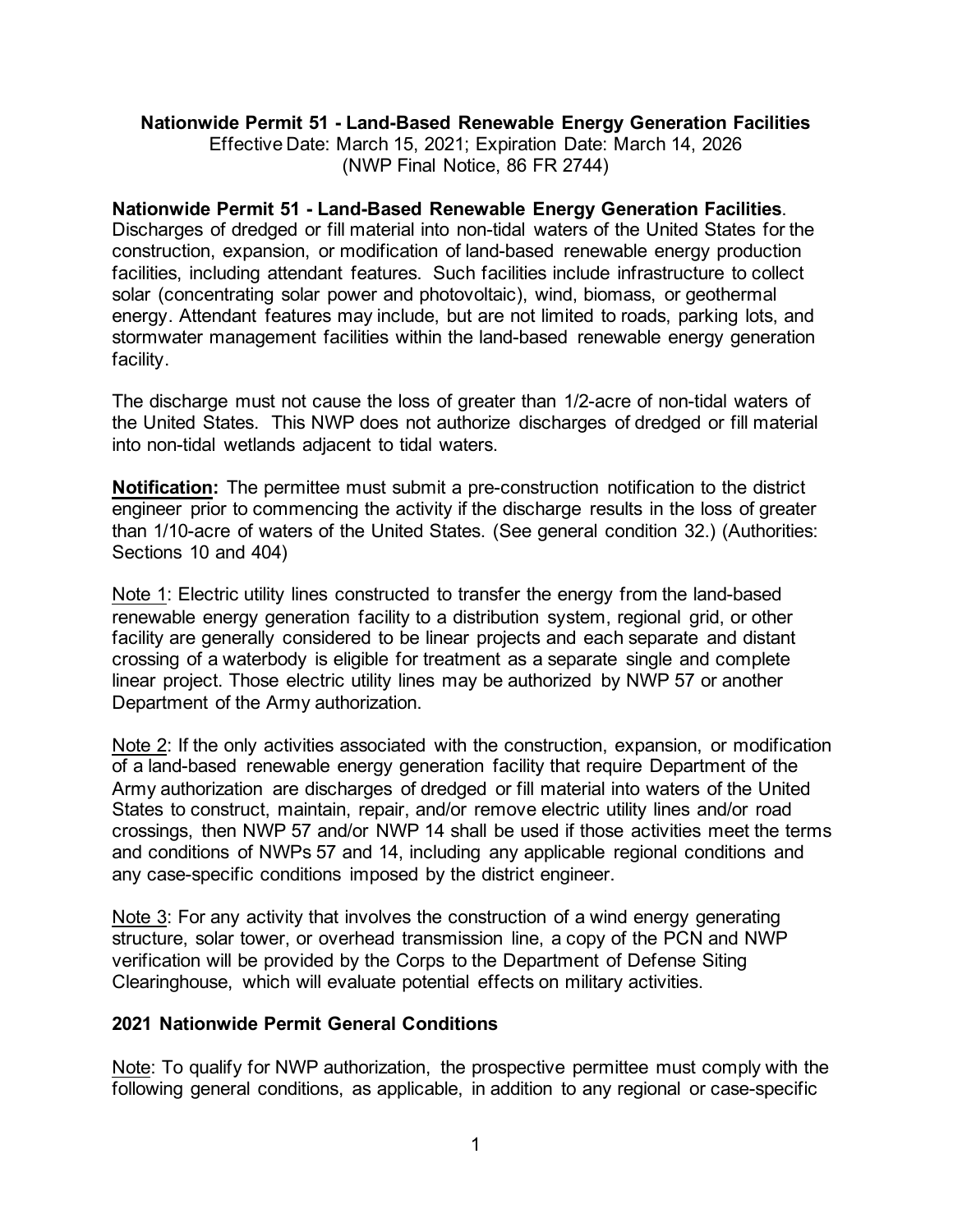conditions imposed by the division engineer or district engineer. Prospective permittees should contact the appropriate Corps district office to determine if regional conditions have been imposed on an NWP. Prospective permittees should also contact the appropriate Corps district office to determine the status of Clean Water Act Section 401 water quality certification and/or Coastal Zone Management Act consistency for an NWP. Every person who may wish to obtain permit authorization under one or more NWPs, or who is currently relying on an existing or prior permit authorization under one or more NWPs, has been and is on notice that all of the provisions of 33 CFR 330.1 through 330.6 apply to every NWP authorization. Note especially 33 CFR 330.5 relating to the modification, suspension, or revocation of any NWP authorization.

1. **Navigation.** (a) No activity may cause more than a minimal adverse effect on navigation.

(b) Any safety lights and signals prescribed by the U.S. Coast Guard, through regulations or otherwise, must be installed and maintained at the permittee's expense on authorized facilities in navigable waters of the United States.

(c) The permittee understands and agrees that, if future operations by the United States require the removal, relocation, or other alteration, of the structure or work herein authorized, or if, in the opinion of the Secretary of the Army or his or her authorized representative, said structure or work shall cause unreasonable obstruction to the free navigation of the navigable waters, the permittee will be required, upon due notice from the Corps of Engineers, to remove, relocate, or alter the structural work or obstructions caused thereby, without expense to the United States. No claim shall be made against the United States on account of any such removal or alteration.

2. **Aquatic Life Movements.** No activity may substantially disrupt the necessary life cycle movements of those species of aquatic life indigenous to the waterbody, including those species that normally migrate through the area, unless the activity's primary purpose is to impound water. All permanent and temporary crossings of waterbodies shall be suitably culverted, bridged, or otherwise designed and constructed to maintain low flows to sustain the movement of those aquatic species. If a bottomless culvert cannot be used, then the crossing should be designed and constructed to minimize adverse effects to aquatic life movements.

3. **Spawning Areas.** Activities in spawning areas during spawning seasons must be avoided to the maximum extent practicable. Activities that result in the physical destruction (e.g., through excavation, fill, or downstream smothering by substantial turbidity) of an important spawning area are not authorized.

4. **Migratory Bird Breeding Areas.** Activities in waters of the United States that serve as breeding areas for migratory birds must be avoided to the maximum extent practicable.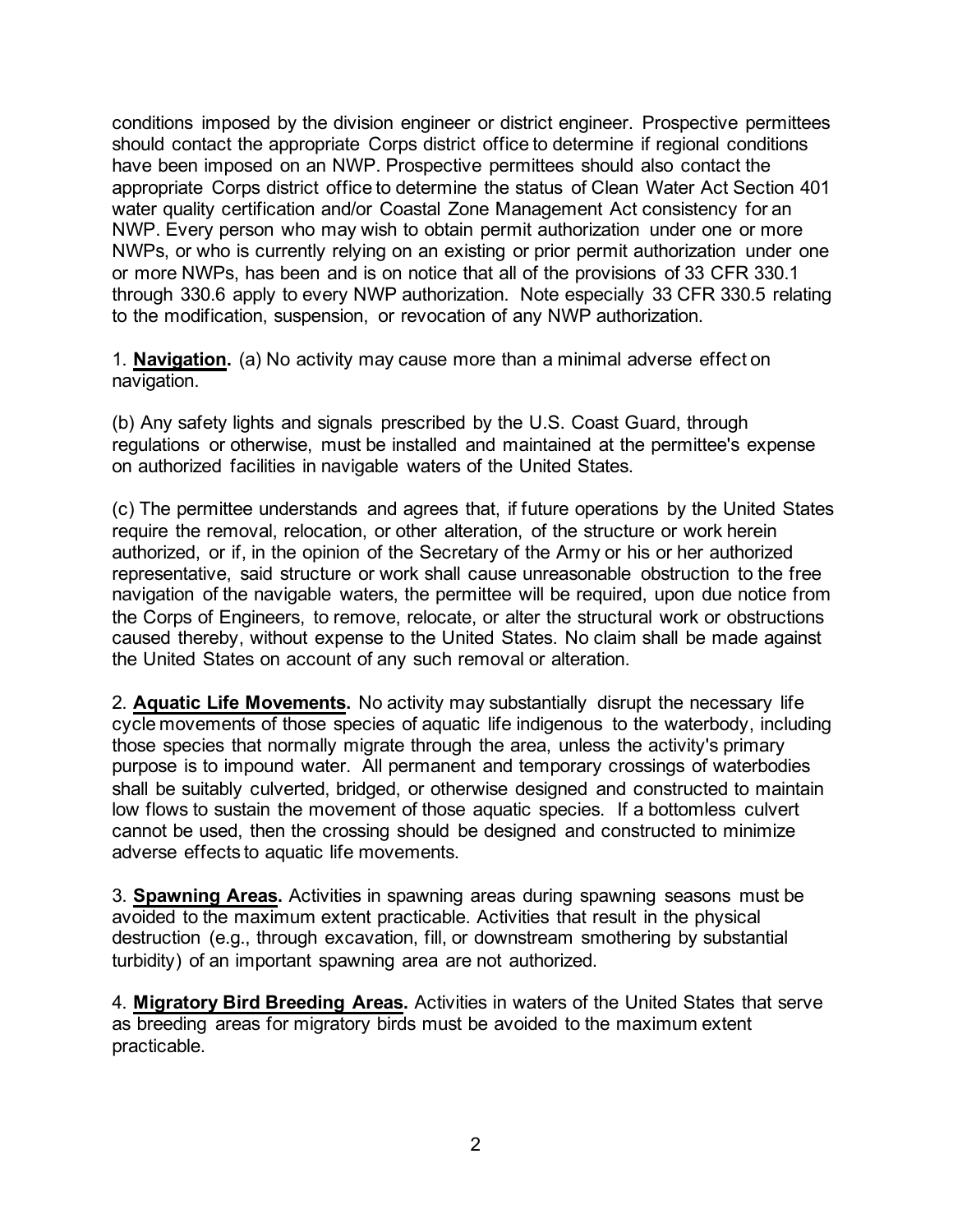5. **Shellfish Beds.** No activity may occur in areas of concentrated shellfish populations, unless the activity is directly related to a shellfish harvesting activity authorized by NWPs 4 and 48, or is a shellfish seeding or habitat restoration activity authorized by NWP 27.

6. **Suitable Material.** No activity may use unsuitable material (e.g., trash, debris, car bodies, asphalt, etc.). Material used for construction or discharged must be free from toxic pollutants in toxic amounts (see section 307 of the Clean Water Act).

7. **Water Supply Intakes.** No activity may occur in the proximity of a public water supply intake, except where the activity is for the repair or improvement of public water supply intake structures or adjacent bank stabilization.

8. **Adverse Effects From Impoundments.** If the activity creates an impoundment of water, adverse effects to the aquatic system due to accelerating the passage of water, and/or restricting its flow must be minimized to the maximum extent practicable.

9. **Management of Water Flows.** To the maximum extent practicable, the preconstruction course, condition, capacity, and location of open waters must be maintained for each activity, including stream channelization, storm water management activities, and temporary and permanent road crossings, except as provided below. The activity must be constructed to withstand expected high flows. The activity must not restrict or impede the passage of normal or high flows, unless the primary purpose of the activity is to impound water or manage high flows. The activity may alter the preconstruction course, condition, capacity, and location of open waters if it benefits the aquatic environment (e.g., stream restoration or relocation activities).

10. **Fills Within 100-Year Floodplains.** The activity must comply with applicable FEMA-approved state or local floodplain management requirements.

11. **Equipment.** Heavy equipment working in wetlands or mudflats must be placed on mats, or other measures must be taken to minimize soil disturbance.

12. **Soil Erosion and Sediment Controls.** Appropriate soil erosion and sediment controls must be used and maintained in effective operating condition during construction, and all exposed soil and other fills, as well as any work below the ordinary high water mark or high tide line, must be permanently stabilized at the earliest practicable date. Permittees are encouraged to perform work within waters of the United States during periods of low-flow or no-flow, or during low tides.

13. **Removal of Temporary Structures and Fills.** Temporary structures must be removed, to the maximum extent practicable, after their use has been discontinued. Temporary fills must be removed in their entirety and the affected areas returned to preconstruction elevations. The affected areas must be revegetated, as appropriate.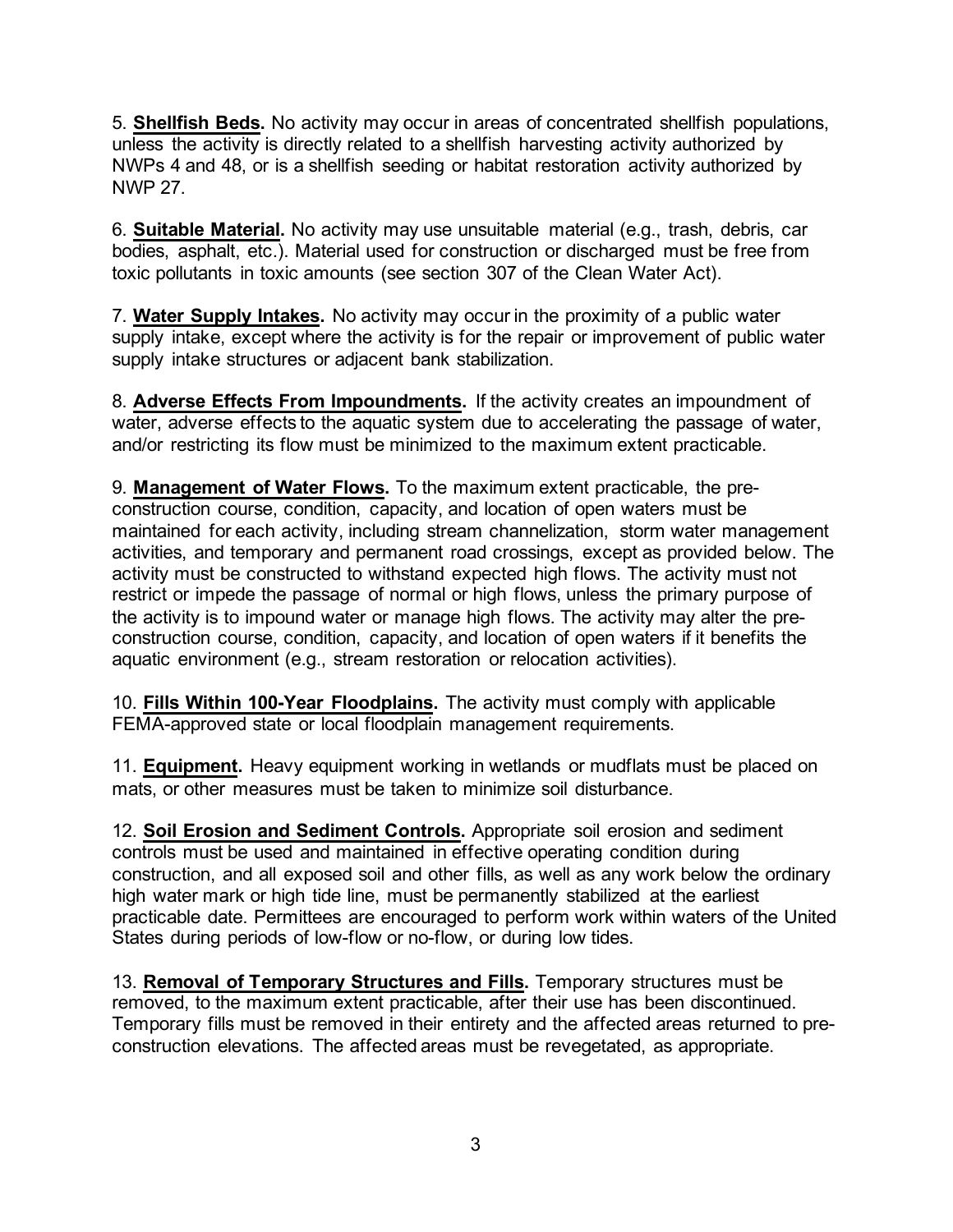14. **Proper Maintenance.** Any authorized structure or fill shall be properly maintained, including maintenance to ensure public safety and compliance with applicable NWP general conditions, as well as any activity-specific conditions added by the district engineer to an NWP authorization.

15. **Single and Complete Project.** The activity must be a single and complete project. The same NWP cannot be used more than once for the same single and complete project.

16. **Wild and Scenic Rivers.** (a) No NWP activity may occur in a component of the National Wild and Scenic River System, or in a river officially designated by Congress as a "study river" for possible inclusion in the system while the river is in an official study status, unless the appropriate Federal agency with direct management responsibility for such river, has determined in writing that the proposed activity will not adversely affect the Wild and Scenic River designation or study status.

(b) If a proposed NWP activity will occur in a component of the National Wild and Scenic River System, or in a river officially designated by Congress as a "study river" for possible inclusion in the system while the river is in an official study status, the permittee must submit a pre-construction notification (see general condition 32). The district engineer will coordinate the PCN with the Federal agency with direct management responsibility for that river. Permittees shall not begin the NWP activity until notified by the district engineer that the Federal agency with direct management responsibility for that river has determined in writing that the proposed NWP activity will not adversely affect the Wild and Scenic River designation or study status.

(c) Information on Wild and Scenic Rivers may be obtained from the appropriate Federal land management agency responsible for the designated Wild and Scenic River or study river (e.g., National Park Service, U.S. Forest Service, Bureau of Land Management, U.S. Fish and Wildlife Service). Information on these rivers is also available at: http://www.rivers.gov/.

17. **Tribal Rights.** No activity or its operation may impair reserved tribal rights, including, but not limited to, reserved water rights and treaty fishing and hunting rights.

18. **Endangered Species.** (a) No activity is authorized under any NWP which is likely to directly or indirectly jeopardize the continued existence of a threatened or endangered species or a species proposed for such designation, as identified under the Federal Endangered Species Act (ESA), or which will directly or indirectly destroy or adversely modify designated critical habitat or critical habitat proposed for such designation. No activity is authorized under any NWP which "may affect" a listed species or critical habitat, unless ESA section 7 consultation addressing the consequences of the proposed activity on listed species or critical habitat has been completed. See 50 CFR 402.02 for the definition of "effects of the action" for the purposes of ESA section 7 consultation, as well as 50 CFR 402.17, which provides further explanation under ESA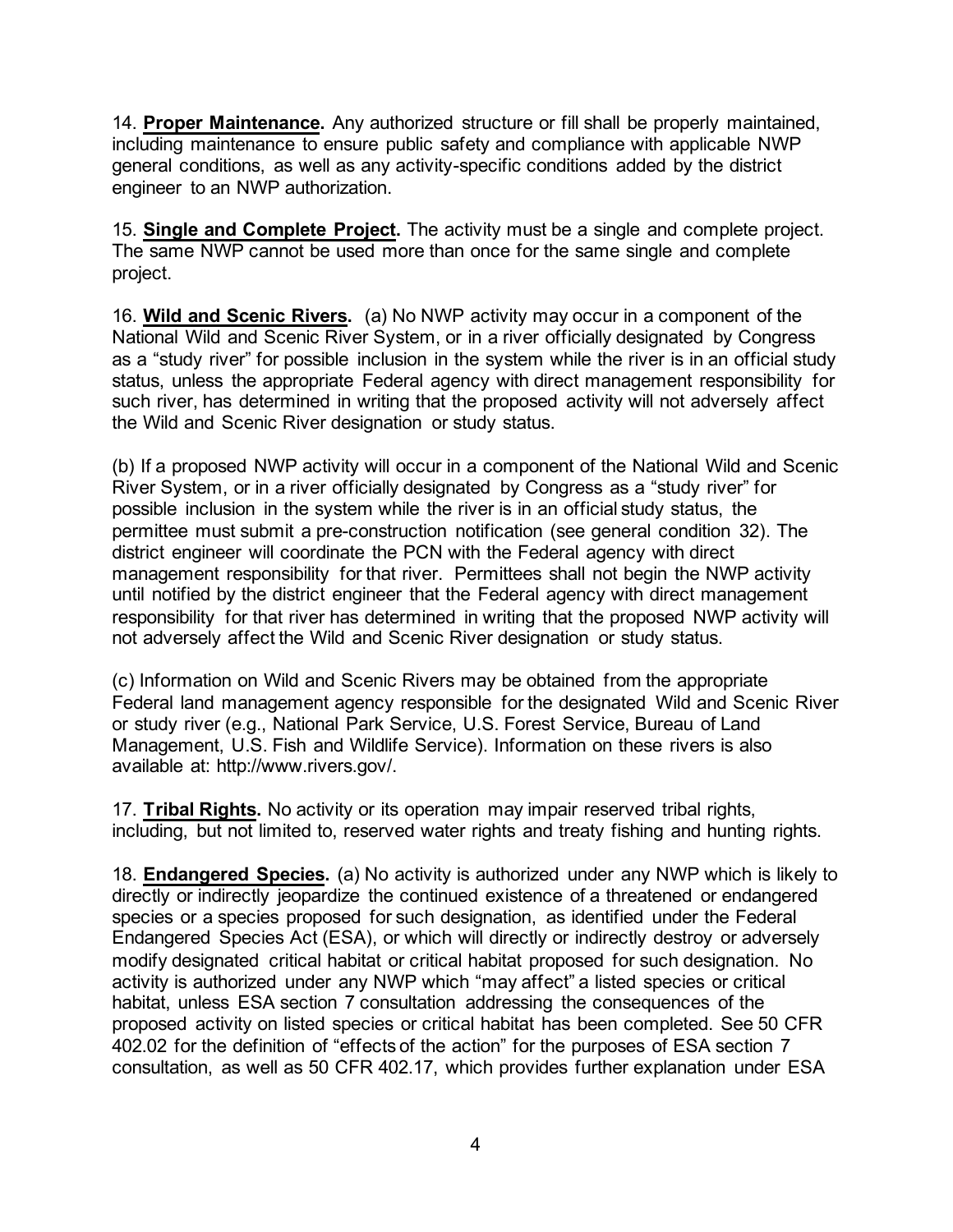section 7 regarding "activities that are reasonably certain to occur" and "consequences caused by the proposed action."

(b) Federal agencies should follow their own procedures for complying with the requirements of the ESA (see 33 CFR 330.4(f)(1)). If pre-construction notification is required for the proposed activity, the Federal permittee must provide the district engineer with the appropriate documentation to demonstrate compliance with those requirements. The district engineer will verify that the appropriate documentation has been submitted. If the appropriate documentation has not been submitted, additional ESA section 7 consultation may be necessary for the activity and the respective federal agency would be responsible for fulfilling its obligation under section 7 of the ESA.

(c) Non-federal permittees must submit a pre-construction notification to the district engineer if any listed species (or species proposed for listing) or designated critical habitat (or critical habitat proposed such designation) might be affected or is in the vicinity of the activity, or if the activity is located in designated critical habitat or critical habitat proposed for such designation, and shall not begin work on the activity until notified by the district engineer that the requirements of the ESA have been satisfied and that the activity is authorized. For activities that might affect Federally-listed endangered or threatened species (or species proposed for listing) or designated critical habitat (or critical habitat proposed for such designation), the pre-construction notification must include the name(s) of the endangered or threatened species (or species proposed for listing) that might be affected by the proposed activity or that utilize the designated critical habitat (or critical habitat proposed for such designation) that might be affected by the proposed activity. The district engineer will determine whether the proposed activity "may affect" or will have "no effect" to listed species and designated critical habitat and will notify the non-Federal applicant of the Corps' determination within 45 days of receipt of a complete pre-construction notification. For activities where the non-Federal applicant has identified listed species (or species proposed for listing) or designated critical habitat (or critical habitat proposed for such designation) that might be affected or is in the vicinity of the activity, and has so notified the Corps, the applicant shall not begin work until the Corps has provided notification that the proposed activity will have "no effect" on listed species (or species proposed for listing or designated critical habitat (or critical habitat proposed for such designation), or until ESA section 7 consultation or conference has been completed. If the non-Federal applicant has not heard back from the Corps within 45 days, the applicant must still wait for notification from the Corps.

(d) As a result of formal or informal consultation or conference with the FWS or NMFS the district engineer may add species-specific permit conditions to the NWPs.

(e) Authorization of an activity by an NWP does not authorize the "take" of a threatened or endangered species as defined under the ESA. In the absence of separate authorization (e.g., an ESA Section 10 Permit, a Biological Opinion with "incidental take" provisions, etc.) from the FWS or the NMFS, the Endangered Species Act prohibits any person subject to the jurisdiction of the United States to take a listed species, where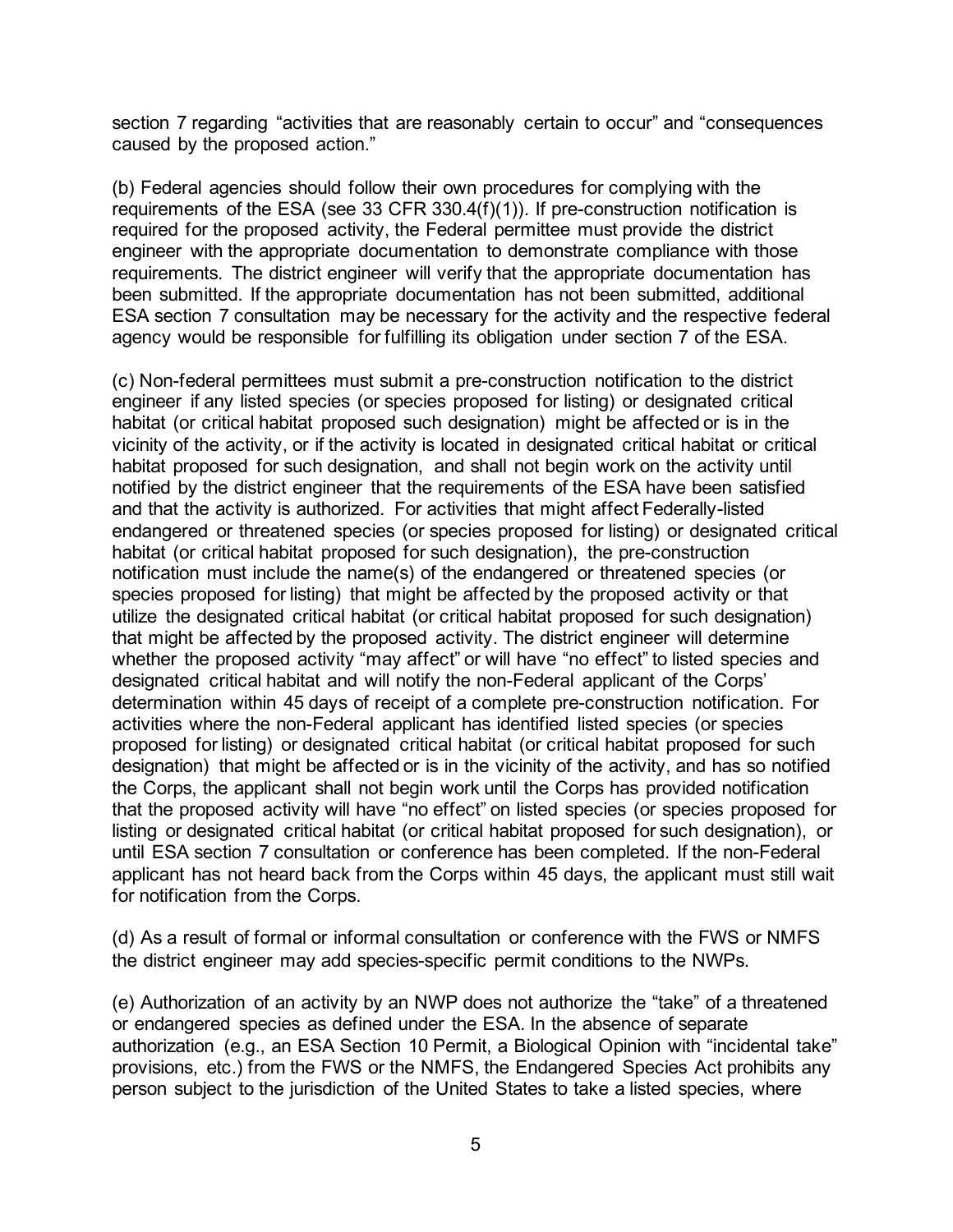"take" means to harass, harm, pursue, hunt, shoot, wound, kill, trap, capture, or collect, or to attempt to engage in any such conduct. The word "harm" in the definition of "take'' means an act which actually kills or injures wildlife. Such an act may include significant habitat modification or degradation where it actually kills or injures wildlife by significantly impairing essential behavioral patterns, including breeding, feeding or sheltering.

(f) If the non-federal permittee has a valid ESA section 10(a)(1)(B) incidental take permit with an approved Habitat Conservation Plan for a project or a group of projects that includes the proposed NWP activity, the non-federal applicant should provide a copy of that ESA section 10(a)(1)(B) permit with the PCN required by paragraph (c) of this general condition. The district engineer will coordinate with the agency that issued the ESA section 10(a)(1)(B) permit to determine whether the proposed NWP activity and the associated incidental take were considered in the internal ESA section 7 consultation conducted for the ESA section 10(a)(1)(B) permit. If that coordination results in concurrence from the agency that the proposed NWP activity and the associated incidental take were considered in the internal ESA section 7 consultation for the ESA section 10(a)(1)(B) permit, the district engineer does not need to conduct a separate ESA section 7 consultation for the proposed NWP activity. The district engineer will notify the non-federal applicant within 45 days of receipt of a complete preconstruction notification whether the ESA section 10(a)(1)(B) permit covers the proposed NWP activity or whether additional ESA section 7 consultation is required.

(g) Information on the location of threatened and endangered species and their critical habitat can be obtained directly from the offices of the FWS and NMFS or their world wide web pages at http://www.fws.gov/ or http://www.fws.gov/ipac and http://www.nmfs.noaa.gov/pr/species/esa/ respectively.

19. **Migratory Birds and Bald and Golden Eagles.** The permittee is responsible for ensuring that an action authorized by an NWP complies with the Migratory Bird Treaty Act and the Bald and Golden Eagle Protection Act. The permittee is responsible for contacting the appropriate local office of the U.S. Fish and Wildlife Service to determine what measures, if any, are necessary or appropriate to reduce adverse effects to migratory birds or eagles, including whether "incidental take" permits are necessary and available under the Migratory Bird Treaty Act or Bald and Golden Eagle Protection Act for a particular activity.

20. **Historic Properties.** (a) No activity is authorized under any NWP which may have the potential to cause effects to properties listed, or eligible for listing, in the National Register of Historic Places until the requirements of Section 106 of the National Historic Preservation Act (NHPA) have been satisfied.

(b) Federal permittees should follow their own procedures for complying with the requirements of section 106 of the National Historic Preservation Act (see 33 CFR  $330.4(g)(1)$ ). If pre-construction notification is required for the proposed NWP activity, the Federal permittee must provide the district engineer with the appropriate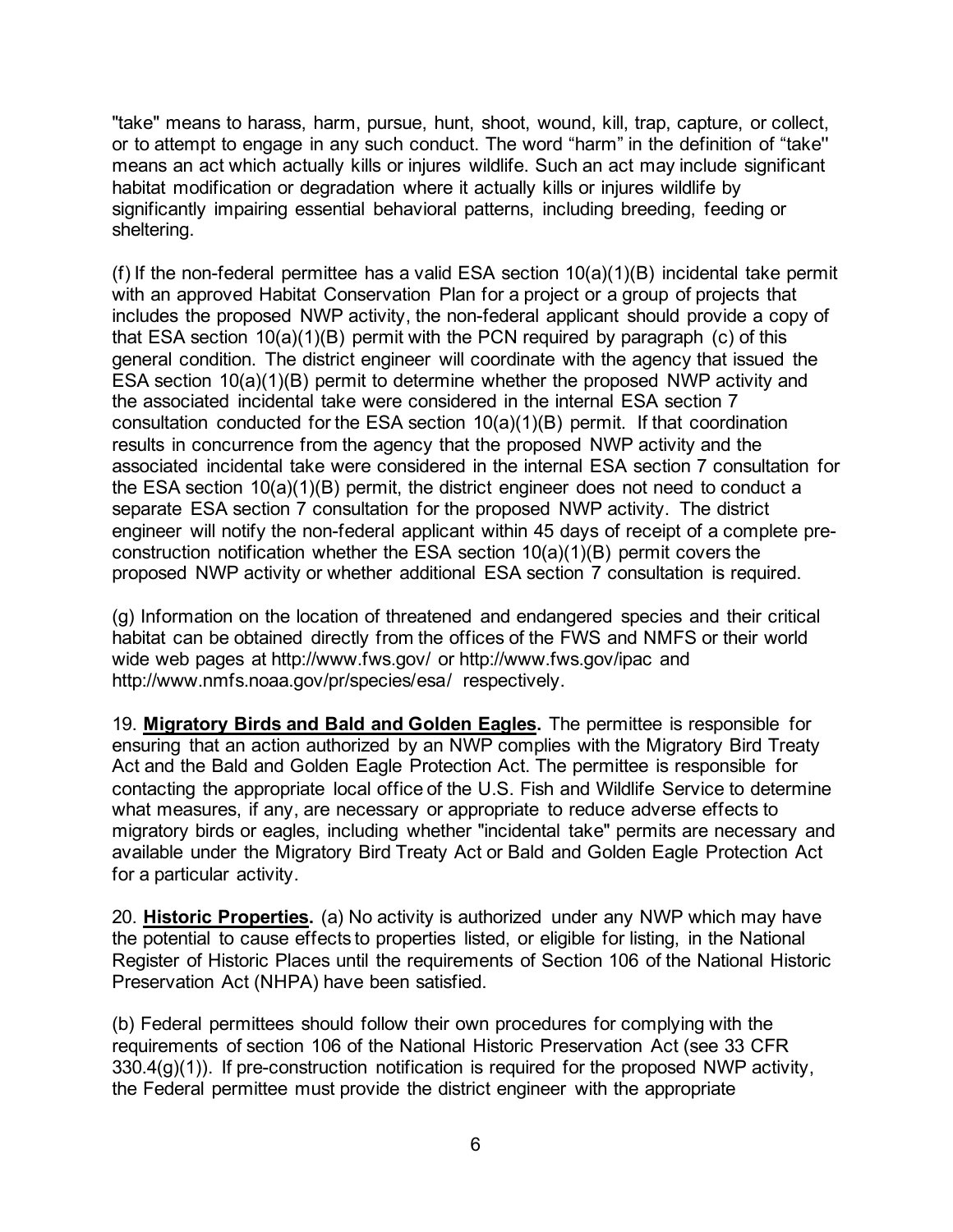documentation to demonstrate compliance with those requirements. The district engineer will verify that the appropriate documentation has been submitted. If the appropriate documentation is not submitted, then additional consultation under section 106 may be necessary. The respective federal agency is responsible for fulfilling its obligation to comply with section 106.

(c) Non-federal permittees must submit a pre-construction notification to the district engineer if the NWP activity might have the potential to cause effects to any historic properties listed on, determined to be eligible for listing on, or potentially eligible for listing on the National Register of Historic Places, including previously unidentified properties. For such activities, the pre-construction notification must state which historic properties might have the potential to be affected by the proposed NWP activity or include a vicinity map indicating the location of the historic properties or the potential for the presence of historic properties. Assistance regarding information on the location of, or potential for, the presence of historic properties can be sought from the State Historic Preservation Officer, Tribal Historic Preservation Officer, or designated tribal representative, as appropriate, and the National Register of Historic Places (see 33 CFR 330.4(g)). When reviewing pre-construction notifications, district engineers will comply with the current procedures for addressing the requirements of section 106 of the National Historic Preservation Act. The district engineer shall make a reasonable and good faith effort to carry out appropriate identification efforts commensurate with potential impacts, which may include background research, consultation, oral history interviews, sample field investigation, and/or field survey. Based on the information submitted in the PCN and these identification efforts, the district engineer shall determine whether the proposed NWP activity has the potential to cause effects on the historic properties. Section 106 consultation is not required when the district engineer determines that the activity does not have the potential to cause effects on historic properties (see 36 CFR 800.3(a)). Section 106 consultation is required when the district engineer determines that the activity has the potential to cause effects on historic properties. The district engineer will conduct consultation with consulting parties identified under 36 CFR 800.2(c) when he or she makes any of the following effect determinations for the purposes of section 106 of the NHPA: no historic properties affected, no adverse effect, or adverse effect.

(d) Where the non-Federal applicant has identified historic properties on which the proposed NWP activity might have the potential to cause effects and has so notified the Corps, the non-Federal applicant shall not begin the activity until notified by the district engineer either that the activity has no potential to cause effects to historic properties or that NHPA section 106 consultation has been completed. For non-federal permittees, the district engineer will notify the prospective permittee within 45 days of receipt of a complete pre-construction notification whether NHPA section 106 consultation is required. If NHPA section 106 consultation is required, the district engineer will notify the non-Federal applicant that he or she cannot begin the activity until section 106 consultation is completed. If the non-Federal applicant has not heard back from the Corps within 45 days, the applicant must still wait for notification from the Corps.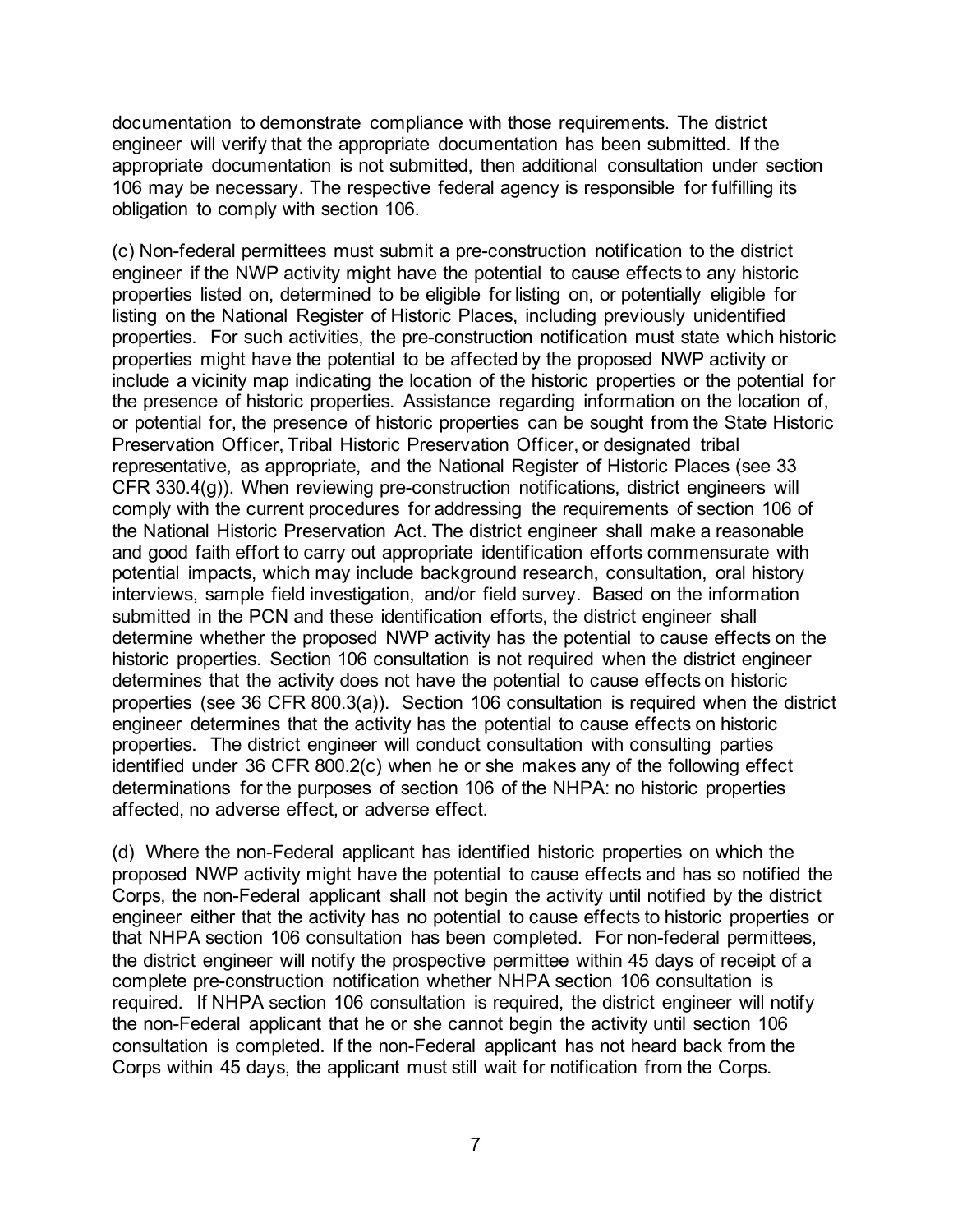(e) Prospective permittees should be aware that section 110k of the NHPA (54 U.S.C. 306113) prevents the Corps from granting a permit or other assistance to an applicant who, with intent to avoid the requirements of section 106 of the NHPA, has intentionally significantly adversely affected a historic property to which the permit would relate, or having legal power to prevent it, allowed such significant adverse effect to occur, unless the Corps, after consultation with the Advisory Council on Historic Preservation (ACHP), determines that circumstances justify granting such assistance despite the adverse effect created or permitted by the applicant. If circumstances justify granting the assistance, the Corps is required to notify the ACHP and provide documentation specifying the circumstances, the degree of damage to the integrity of any historic properties affected, and proposed mitigation. This documentation must include any views obtained from the applicant, SHPO/THPO, appropriate Indian tribes if the undertaking occurs on or affects historic properties on tribal lands or affects properties of interest to those tribes, and other parties known to have a legitimate interest in the impacts to the permitted activity on historic properties.

21. **Discovery of Previously Unknown Remains and Artifacts.** Permittees that discover any previously unknown historic, cultural or archeological remains and artifacts while accomplishing the activity authorized by an NWP, they must immediately notify the district engineer of what they have found, and to the maximum extent practicable, avoid construction activities that may affect the remains and artifacts until the required coordination has been completed. The district engineer will initiate the Federal, Tribal, and state coordination required to determine if the items or remains warrant a recovery effort or if the site is eligible for listing in the National Register of Historic Places.

22. **Designated Critical Resource Waters.** Critical resource waters include, NOAAmanaged marine sanctuaries and marine monuments, and National Estuarine Research Reserves. The district engineer may designate, after notice and opportunity for public comment, additional waters officially designated by a state as having particular environmental or ecological significance, such as outstanding national resource waters or state natural heritage sites. The district engineer may also designate additional critical resource waters after notice and opportunity for public comment.

(a) Discharges of dredged or fill material into waters of the United States are not authorized by NWPs 7, 12, 14, 16, 17, 21, 29, 31, 35, 39, 40, 42, 43, 44, 49, 50, 51, 52, 57 and 58 for any activity within, or directly affecting, critical resource waters, including wetlands adjacent to such waters.

(b) For NWPs 3, 8, 10, 13, 15, 18, 19, 22, 23, 25, 27, 28, 30, 33, 34, 36, 37, 38, and 54, notification is required in accordance with general condition 32, for any activity proposed by permittees in the designated critical resource waters including wetlands adjacent to those waters. The district engineer may authorize activities under these NWPs only after she or he determines that the impacts to the critical resource waters will be no more than minimal.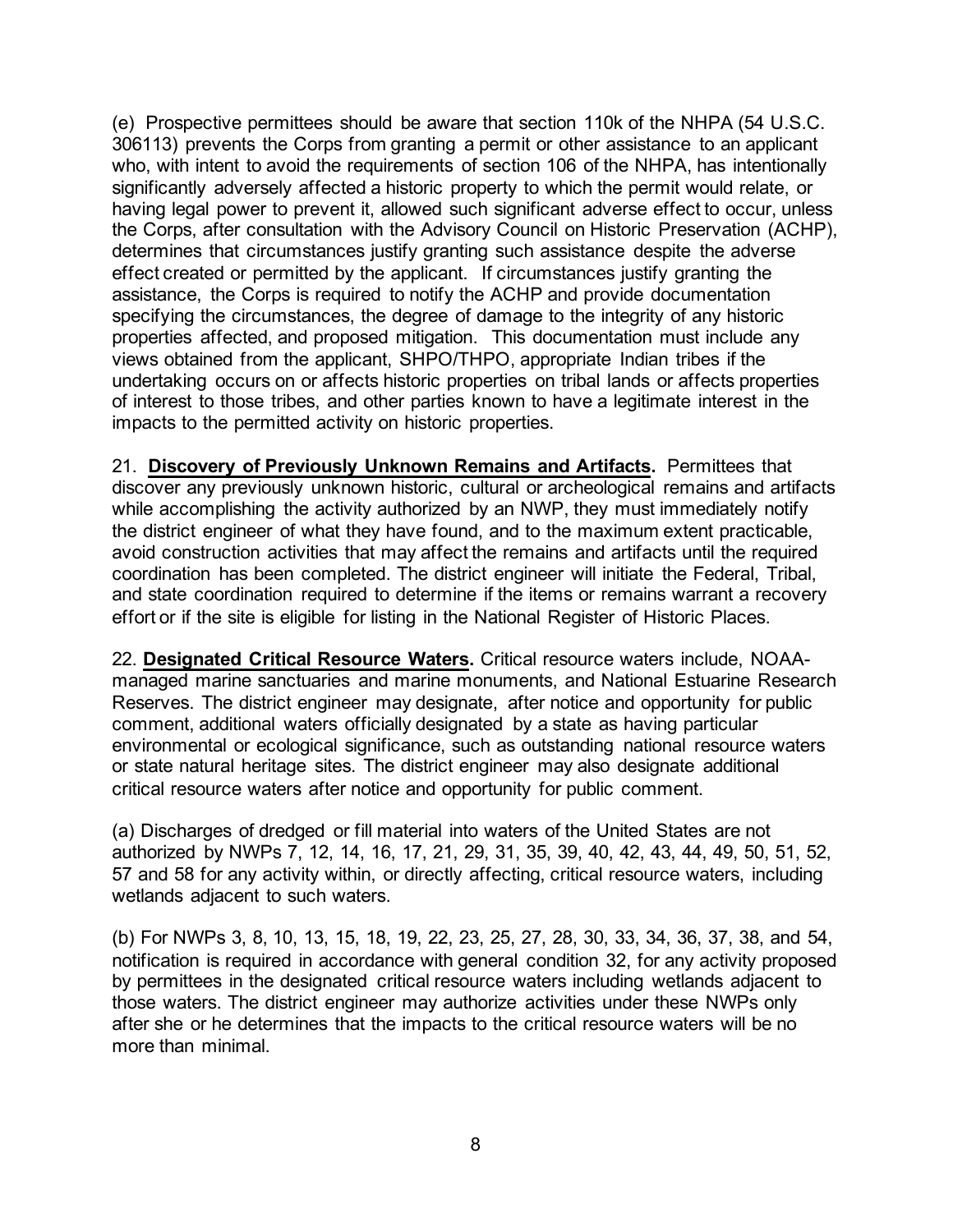23. **Mitigation.** The district engineer will consider the following factors when determining appropriate and practicable mitigation necessary to ensure that the individual and cumulative adverse environmental effects are no more than minimal:

(a) The activity must be designed and constructed to avoid and minimize adverse effects, both temporary and permanent, to waters of the United States to the maximum extent practicable at the project site (i.e., on site).

(b) Mitigation in all its forms (avoiding, minimizing, rectifying, reducing, or compensating for resource losses) will be required to the extent necessary to ensure that the individual and cumulative adverse environmental effects are no more than minimal.

(c) Compensatory mitigation at a minimum one-for-one ratio will be required for all wetland losses that exceed 1/10-acre and require pre-construction notification, unless the district engineer determines in writing that either some other form of mitigation would be more environmentally appropriate or the adverse environmental effects of the proposed activity are no more than minimal, and provides an activity-specific waiver of this requirement. For wetland losses of 1/10-acre or less that require pre-construction notification, the district engineer may determine on a case-by-case basis that compensatory mitigation is required to ensure that the activity results in only minimal adverse environmental effects.

(d) Compensatory mitigation at a minimum one-for-one ratio will be required for all losses of stream bed that exceed 3/100-acre and require pre-construction notification, unless the district engineer determines in writing that either some other form of mitigation would be more environmentally appropriate or the adverse environmental effects of the proposed activity are no more than minimal, and provides an activityspecific waiver of this requirement. This compensatory mitigation requirement may be satisfied through the restoration or enhancement of riparian areas next to streams in accordance with paragraph (e) of this general condition. For losses of stream bed of 3/100-acre or less that require pre-construction notification, the district engineer may determine on a case-by-case basis that compensatory mitigation is required to ensure that the activity results in only minimal adverse environmental effects. Compensatory mitigation for losses of streams should be provided, if practicable, through stream rehabilitation, enhancement, or preservation, since streams are difficult-to-replace resources (see 33 CFR 332.3(e)(3)).

(e) Compensatory mitigation plans for NWP activities in or near streams or other open waters will normally include a requirement for the restoration or enhancement, maintenance, and legal protection (e.g., conservation easements) of riparian areas next to open waters. In some cases, the restoration or maintenance/protection of riparian areas may be the only compensatory mitigation required. If restoring riparian areas involves planting vegetation, only native species should be planted. The width of the required riparian area will address documented water quality or aquatic habitat loss concerns. Normally, the riparian area will be 25 to 50 feet wide on each side of the stream, but the district engineer may require slightly wider riparian areas to address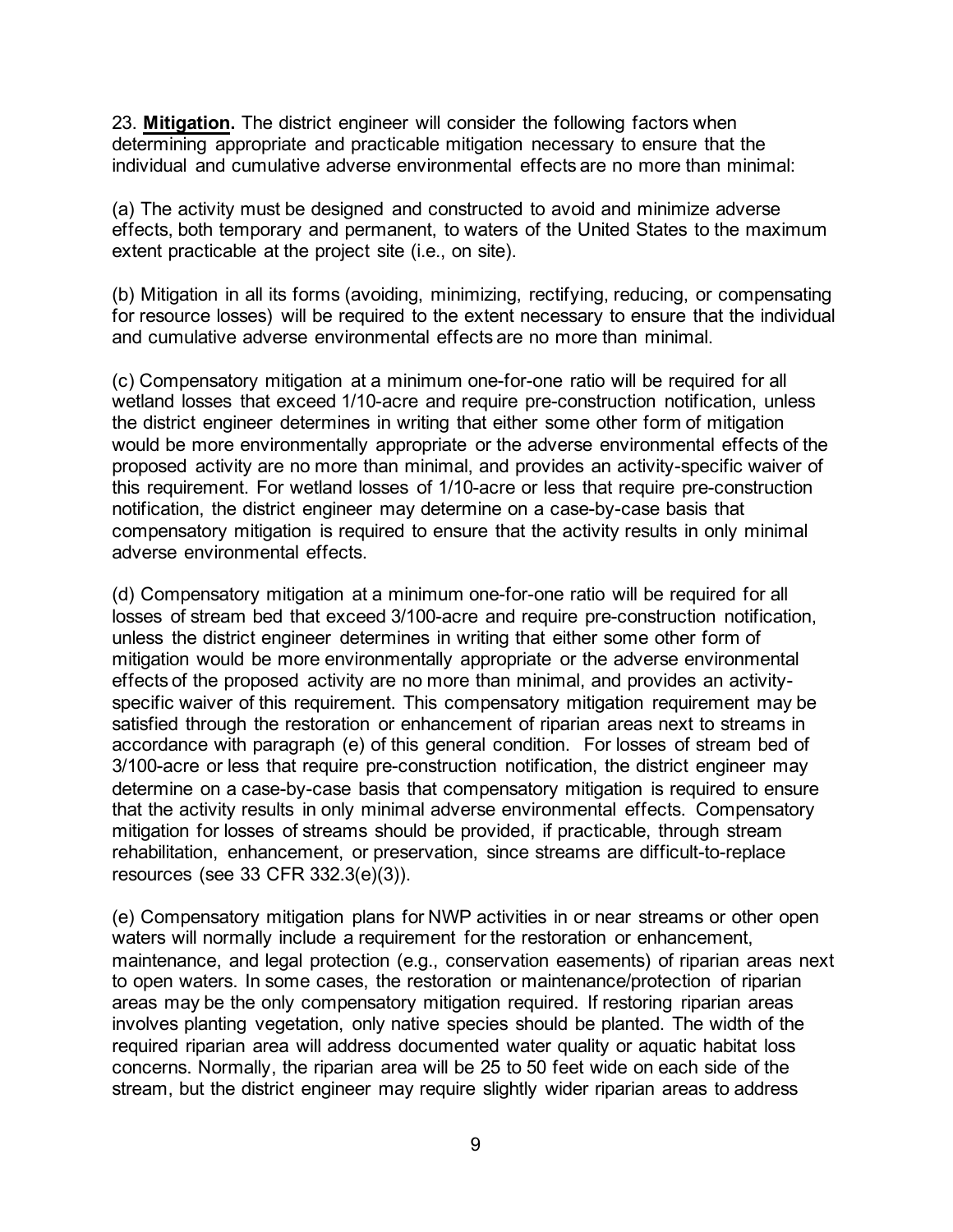documented water quality or habitat loss concerns. If it is not possible to restore or maintain/protect a riparian area on both sides of a stream, or if the waterbody is a lake or coastal waters, then restoring or maintaining/protecting a riparian area along a single bank or shoreline may be sufficient. Where both wetlands and open waters exist on the project site, the district engineer will determine the appropriate compensatory mitigation (e.g., riparian areas and/or wetlands compensation) based on what is best for the aquatic environment on a watershed basis. In cases where riparian areas are determined to be the most appropriate form of minimization or compensatory mitigation, the district engineer may waive or reduce the requirement to provide wetland compensatory mitigation for wetland losses.

(f) Compensatory mitigation projects provided to offset losses of aquatic resources must comply with the applicable provisions of 33 CFR part 332.

(1) The prospective permittee is responsible for proposing an appropriate compensatory mitigation option if compensatory mitigation is necessary to ensure that the activity results in no more than minimal adverse environmental effects. For the NWPs, the preferred mechanism for providing compensatory mitigation is mitigation bank credits or in-lieu fee program credits (see 33 CFR 332.3(b)(2) and (3)). However, if an appropriate number and type of mitigation bank or in-lieu credits are not available at the time the PCN is submitted to the district engineer, the district engineer may approve the use of permittee-responsible mitigation.

(2) The amount of compensatory mitigation required by the district engineer must be sufficient to ensure that the authorized activity results in no more than minimal individual and cumulative adverse environmental effects (see 33 CFR 330.1(e)(3)). (See also 33 CFR 332.3(f).)

(3) Since the likelihood of success is greater and the impacts to potentially valuable uplands are reduced, aquatic resource restoration should be the first compensatory mitigation option considered for permittee-responsible mitigation.

(4) If permittee-responsible mitigation is the proposed option, the prospective permittee is responsible for submitting a mitigation plan. A conceptual or detailed mitigation plan may be used by the district engineer to make the decision on the NWP verification request, but a final mitigation plan that addresses the applicable requirements of 33 CFR 332.4(c)(2) through (14) must be approved by the district engineer before the permittee begins work in waters of the United States, unless the district engineer determines that prior approval of the final mitigation plan is not practicable or not necessary to ensure timely completion of the required compensatory mitigation (see 33 CFR 332.3(k)(3)). If permittee-responsible mitigation is the proposed option, and the proposed compensatory mitigation site is located on land in which another federal agency holds an easement, the district engineer will coordinate with that federal agency to determine if proposed compensatory mitigation project is compatible with the terms of the easement.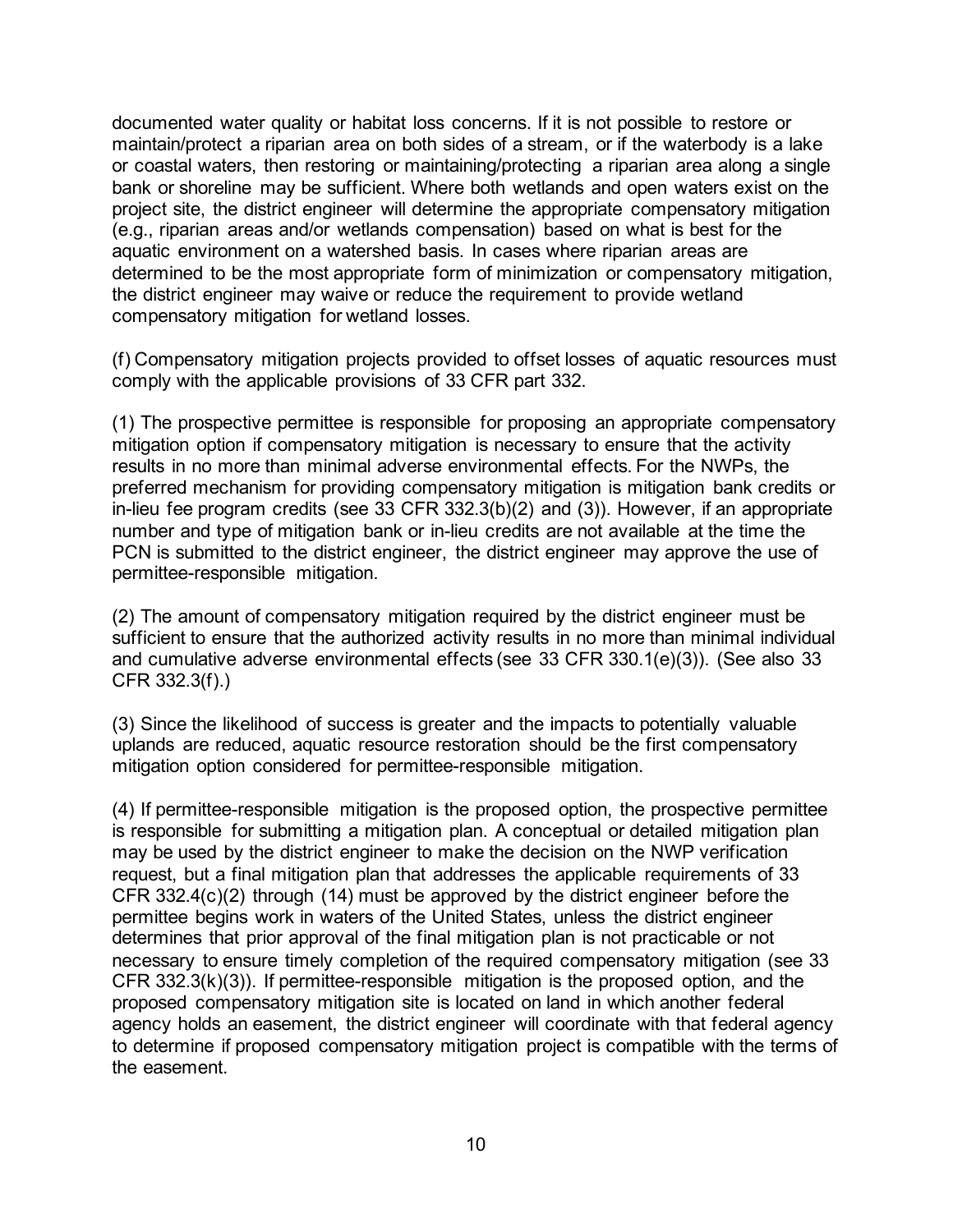(5) If mitigation bank or in-lieu fee program credits are the proposed option, the mitigation plan needs to address only the baseline conditions at the impact site and the number of credits to be provided (see 33 CFR 332.4(c)(1)(ii)).

(6) Compensatory mitigation requirements (e.g., resource type and amount to be provided as compensatory mitigation, site protection, ecological performance standards, monitoring requirements) may be addressed through conditions added to the NWP authorization, instead of components of a compensatory mitigation plan (see 33 CFR 332.4(c)(1)(ii)).

(g) Compensatory mitigation will not be used to increase the acreage losses allowed by the acreage limits of the NWPs. For example, if an NWP has an acreage limit of 1/2 acre, it cannot be used to authorize any NWP activity resulting in the loss of greater than 1/2-acre of waters of the United States, even if compensatory mitigation is provided that replaces or restores some of the lost waters. However, compensatory mitigation can and should be used, as necessary, to ensure that an NWP activity already meeting the established acreage limits also satisfies the no more than minimal impact requirement for the NWPs.

(h) Permittees may propose the use of mitigation banks, in-lieu fee programs, or permittee-responsible mitigation. When developing a compensatory mitigation proposal, the permittee must consider appropriate and practicable options consistent with the framework at 33 CFR 332.3(b). For activities resulting in the loss of marine or estuarine resources, permittee-responsible mitigation may be environmentally preferable if there are no mitigation banks or in-lieu fee programs in the area that have marine or estuarine credits available for sale or transfer to the permittee. For permittee-responsible mitigation, the special conditions of the NWP verification must clearly indicate the party or parties responsible for the implementation and performance of the compensatory mitigation project, and, if required, its long-term management.

(i) Where certain functions and services of waters of the United States are permanently adversely affected by a regulated activity, such as discharges of dredged or fill material into waters of the United States that will convert a forested or scrub-shrub wetland to a herbaceous wetland in a permanently maintained utility line right-of-way, mitigation may be required to reduce the adverse environmental effects of the activity to the no more than minimal level.

24. **Safety of Impoundment Structures.** To ensure that all impoundment structures are safely designed, the district engineer may require non-Federal applicants to demonstrate that the structures comply with established state or federal, dam safety criteria or have been designed by qualified persons. The district engineer may also require documentation that the design has been independently reviewed by similarly qualified persons, and appropriate modifications made to ensure safety.

25. **Water Quality.** (a) Where the certifying authority (state, authorized tribe, or EPA, as appropriate) has not previously certified compliance of an NWP with CWA section 401,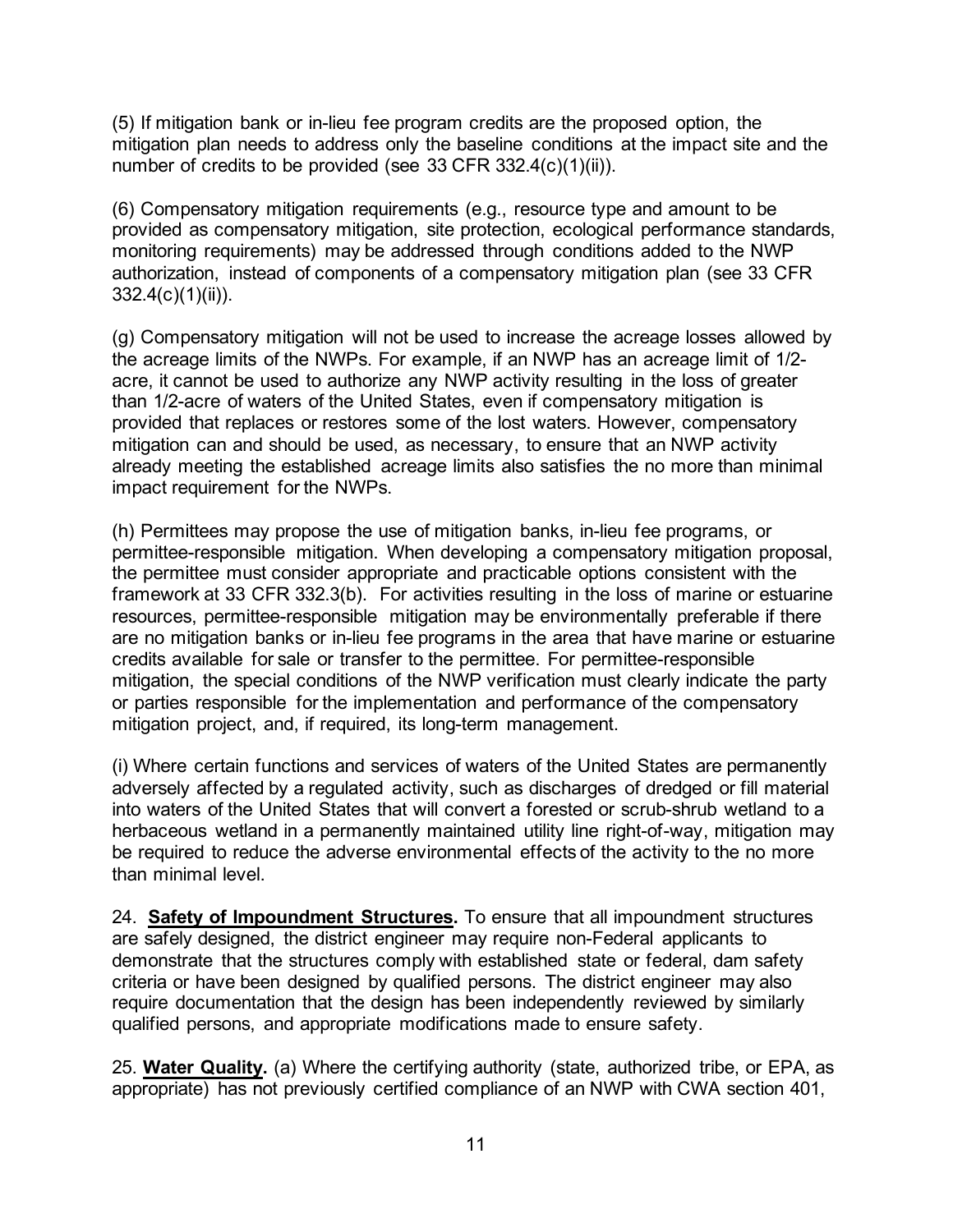a CWA section 401 water quality certification for the proposed discharge must be obtained or waived (see 33 CFR 330.4(c)). If the permittee cannot comply with all of the conditions of a water quality certification previously issued by certifying authority for the issuance of the NWP, then the permittee must obtain a water quality certification or waiver for the proposed discharge in order for the activity to be authorized by an NWP.

(b) If the NWP activity requires pre-construction notification and the certifying authority has not previously certified compliance of an NWP with CWA section 401, the proposed discharge is not authorized by an NWP until water quality certification is obtained or waived. If the certifying authority issues a water quality certification for the proposed discharge, the permittee must submit a copy of the certification to the district engineer. The discharge is not authorized by an NWP until the district engineer has notified the permittee that the water quality certification requirement has been satisfied by the issuance of a water quality certification or a waiver.

(c) The district engineer or certifying authority may require additional water quality management measures to ensure that the authorized activity does not result in more than minimal degradation of water quality.

26. **Coastal Zone Management.** In coastal states where an NWP has not previously received a state coastal zone management consistency concurrence, an individual state coastal zone management consistency concurrence must be obtained, or a presumption of concurrence must occur (see 33 CFR 330.4(d)). If the permittee cannot comply with all of the conditions of a coastal zone management consistency concurrence previously issued by the state, then the permittee must obtain an individual coastal zone management consistency concurrence or presumption of concurrence in order for the activity to be authorized by an NWP. The district engineer or a state may require additional measures to ensure that the authorized activity is consistent with state coastal zone management requirements.

27. **Regional and Case-By-Case Conditions.** The activity must comply with any regional conditions that may have been added by the Division Engineer (see 33 CFR 330.4(e)) and with any case specific conditions added by the Corps or by the state, Indian Tribe, or U.S. EPA in its CWA section 401 Water Quality Certification, or by the state in its Coastal Zone Management Act consistency determination.

28. **Use of Multiple Nationwide Permits.** The use of more than one NWP for a single and complete project is authorized, subject to the following restrictions:

(a) If only one of the NWPs used to authorize the single and complete project has a specified acreage limit, the acreage loss of waters of the United States cannot exceed the acreage limit of the NWP with the highest specified acreage limit. For example, if a road crossing over tidal waters is constructed under NWP 14, with associated bank stabilization authorized by NWP 13, the maximum acreage loss of waters of the United States for the total project cannot exceed  $\sqrt{2}$ -acre.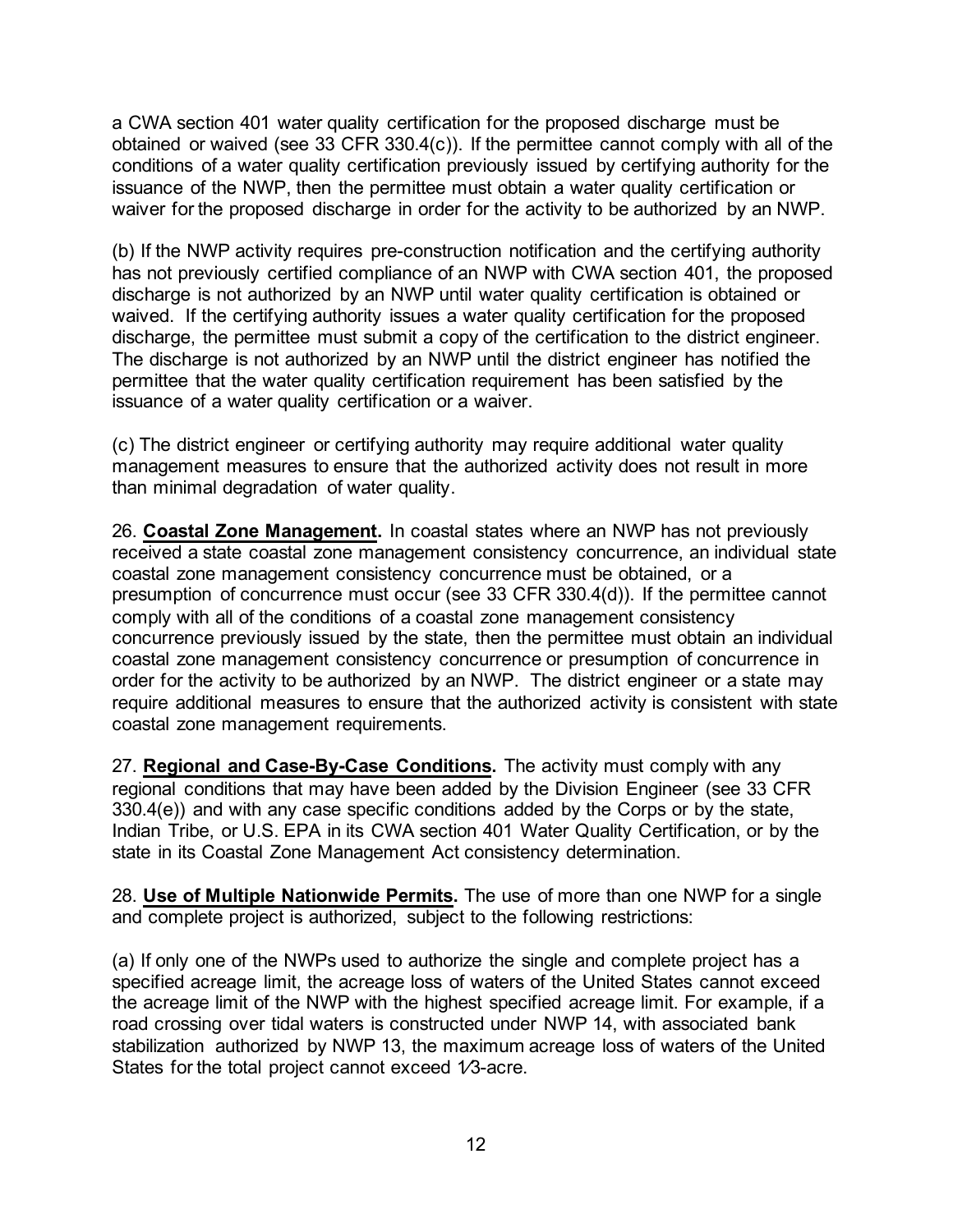(b) If one or more of the NWPs used to authorize the single and complete project has specified acreage limits, the acreage loss of waters of the United States authorized by those NWPs cannot exceed their respective specified acreage limits. For example, if a commercial development is constructed under NWP 39, and the single and complete project includes the filling of an upland ditch authorized by NWP 46, the maximum acreage loss of waters of the United States for the commercial development under NWP 39 cannot exceed 1/2-acre, and the total acreage loss of waters of United States due to the NWP 39 and 46 activities cannot exceed 1 acre.

29. **Transfer of Nationwide Permit Verifications.** If the permittee sells the property associated with a nationwide permit verification, the permittee may transfer the nationwide permit verification to the new owner by submitting a letter to the appropriate Corps district office to validate the transfer. A copy of the nationwide permit verification must be attached to the letter, and the letter must contain the following statement and signature:

"When the structures or work authorized by this nationwide permit are still in existence at the time the property is transferred, the terms and conditions of this nationwide permit, including any special conditions, will continue to be binding on the new owner(s) of the property. To validate the transfer of this nationwide permit and the associated liabilities associated with compliance with its terms and conditions, have the transferee sign and date below."

\_\_\_\_\_\_\_\_\_\_\_\_\_\_\_\_\_\_\_\_\_\_\_\_\_\_\_\_\_\_\_\_\_\_\_\_\_\_\_\_\_\_\_\_\_ (Transferee)

\_\_\_\_\_\_\_\_\_\_\_\_\_\_\_\_\_\_\_\_\_\_\_\_\_\_\_\_\_\_\_\_\_\_\_\_\_\_\_\_\_\_\_\_\_ (Date)

30. **Compliance Certification.** Each permittee who receives an NWP verification letter from the Corps must provide a signed certification documenting completion of the authorized activity and implementation of any required compensatory mitigation. The success of any required permittee-responsible mitigation, including the achievement of ecological performance standards, will be addressed separately by the district engineer. The Corps will provide the permittee the certification document with the NWP verification letter. The certification document will include:

(a) A statement that the authorized activity was done in accordance with the NWP authorization, including any general, regional, or activity-specific conditions;

(b) A statement that the implementation of any required compensatory mitigation was completed in accordance with the permit conditions. If credits from a mitigation bank or in-lieu fee program are used to satisfy the compensatory mitigation requirements, the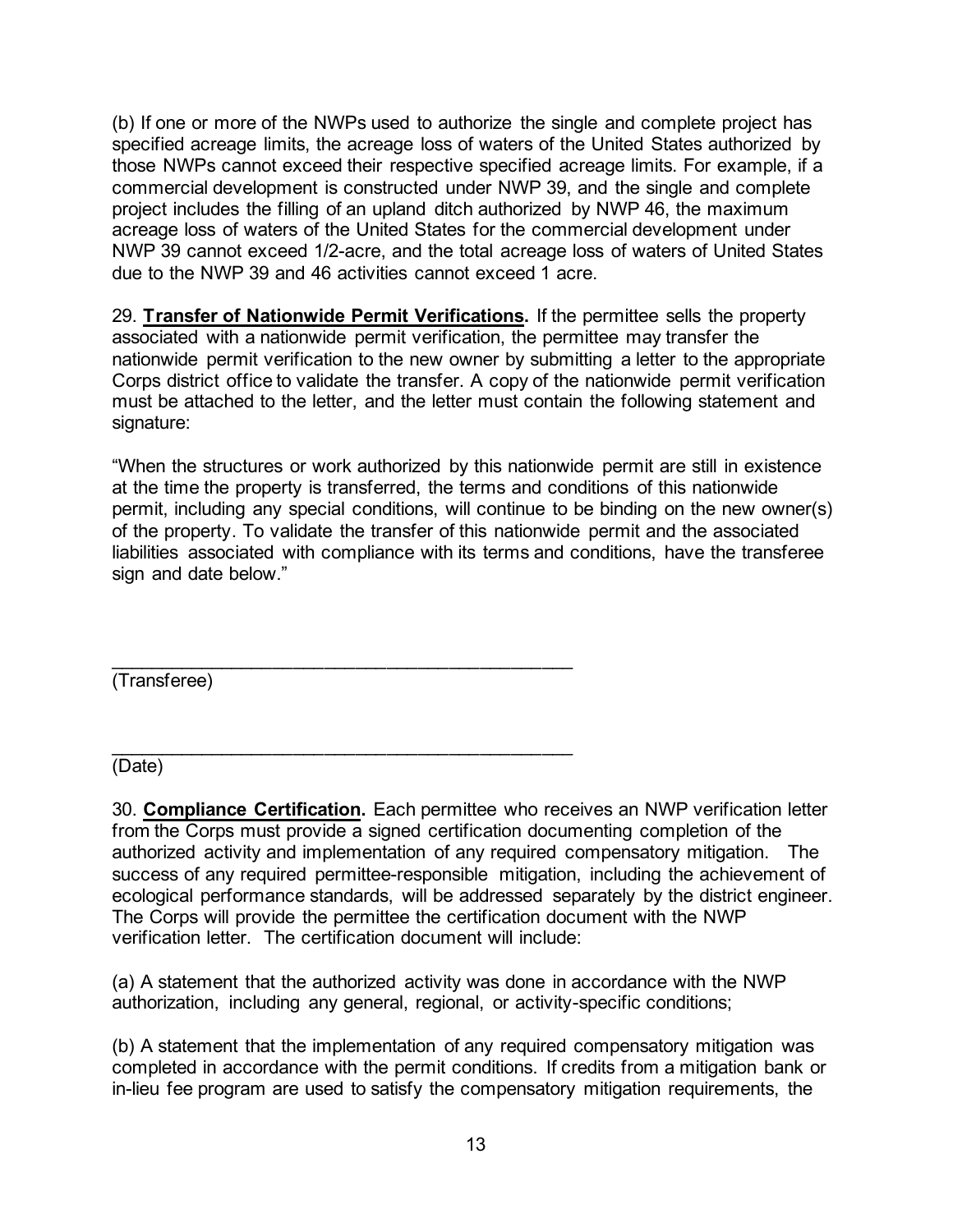certification must include the documentation required by 33 CFR 332.3(l)(3) to confirm that the permittee secured the appropriate number and resource type of credits; and

(c) The signature of the permittee certifying the completion of the activity and mitigation.

The completed certification document must be submitted to the district engineer within 30 days of completion of the authorized activity or the implementation of any required compensatory mitigation, whichever occurs later.

31. **Activities Affecting Structures or Works Built by the United States.** If an NWP activity also requires review by, or permission from, the Corps pursuant to 33 U.S.C. 408 because it will alter or temporarily or permanently occupy or use a U.S. Army Corps of Engineers (USACE) federally authorized Civil Works project (a "USACE project"), the prospective permittee must submit a pre-construction notification. See paragraph (b)(10) of general condition 32. An activity that requires section 408 permission and/or review is not authorized by an NWP until the appropriate Corps office issues the section 408 permission or completes its review to alter, occupy, or use the USACE project, and the district engineer issues a written NWP verification.

32. **Pre-Construction Notification.** (a) *Timing*. Where required by the terms of the NWP, the prospective permittee must notify the district engineer by submitting a preconstruction notification (PCN) as early as possible. The district engineer must determine if the PCN is complete within 30 calendar days of the date of receipt and, if the PCN is determined to be incomplete, notify the prospective permittee within that 30 day period to request the additional information necessary to make the PCN complete. The request must specify the information needed to make the PCN complete. As a general rule, district engineers will request additional information necessary to make the PCN complete only once. However, if the prospective permittee does not provide all of the requested information, then the district engineer will notify the prospective permittee that the PCN is still incomplete and the PCN review process will not commence until all of the requested information has been received by the district engineer. The prospective permittee shall not begin the activity until either:

(1) He or she is notified in writing by the district engineer that the activity may proceed under the NWP with any special conditions imposed by the district or division engineer; or

(2) 45 calendar days have passed from the district engineer's receipt of the complete PCN and the prospective permittee has not received written notice from the district or division engineer. However, if the permittee was required to notify the Corps pursuant to general condition 18 that listed species or critical habitat might be affected or are in the vicinity of the activity, or to notify the Corps pursuant to general condition 20 that the activity might have the potential to cause effects to historic properties, the permittee cannot begin the activity until receiving written notification from the Corps that there is "no effect" on listed species or "no potential to cause effects" on historic properties, or that any consultation required under Section 7 of the Endangered Species Act (see 33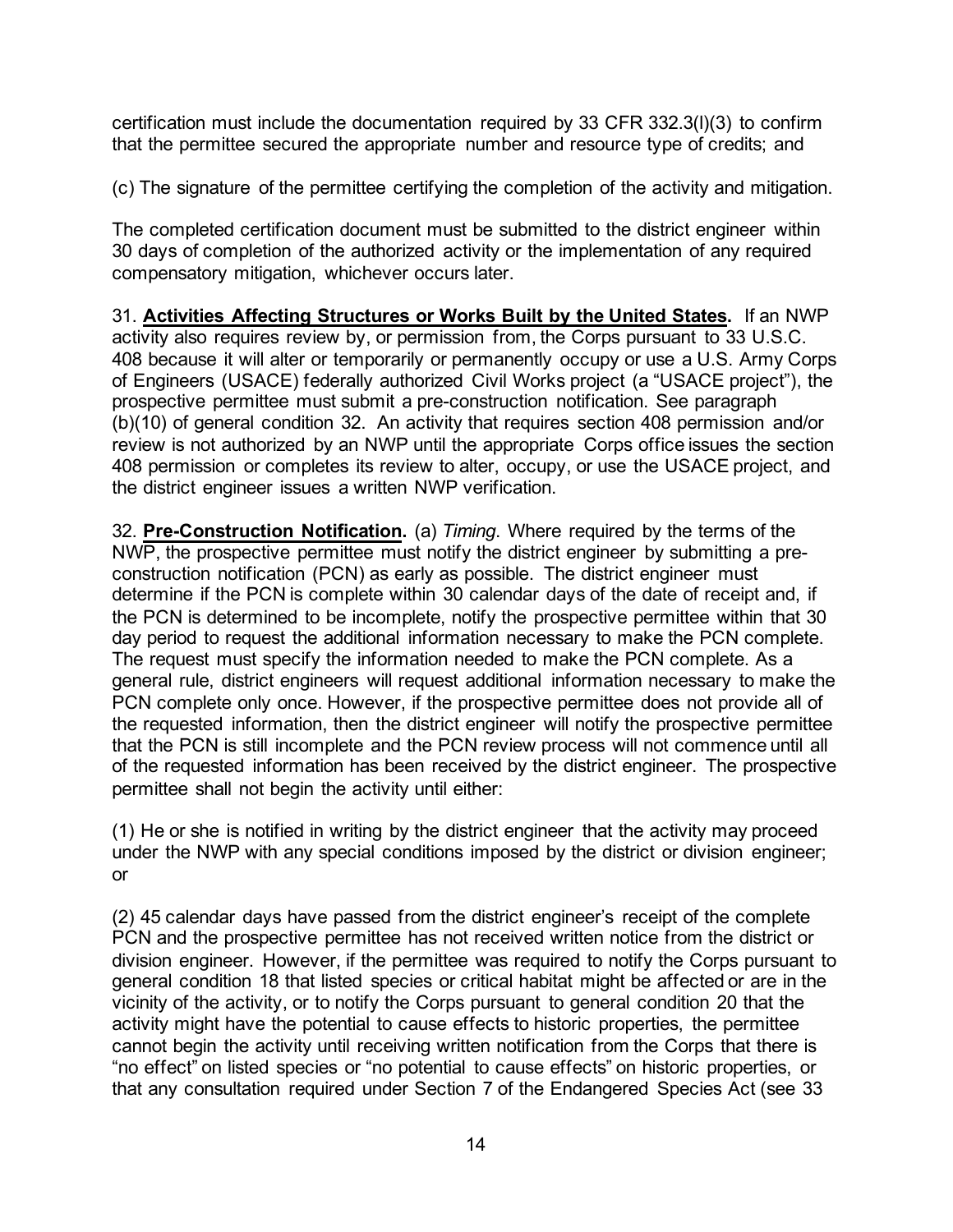CFR 330.4(f)) and/or section 106 of the National Historic Preservation Act (see 33 CFR 330.4(g)) has been completed. If the proposed activity requires a written waiver to exceed specified limits of an NWP, the permittee may not begin the activity until the district engineer issues the waiver. If the district or division engineer notifies the permittee in writing that an individual permit is required within 45 calendar days of receipt of a complete PCN, the permittee cannot begin the activity until an individual permit has been obtained. Subsequently, the permittee's right to proceed under the NWP may be modified, suspended, or revoked only in accordance with the procedure set forth in 33 CFR 330.5(d)(2).

(b) *Contents of Pre-Construction Notification*: The PCN must be in writing and include the following information:

(1) Name, address and telephone numbers of the prospective permittee;

(2) Location of the proposed activity;

(3) Identify the specific NWP or NWP(s) the prospective permittee wants to use to authorize the proposed activity;

(4) (i) A description of the proposed activity; the activity's purpose; direct and indirect adverse environmental effects the activity would cause, including the anticipated amount of loss of wetlands, other special aquatic sites, and other waters expected to result from the NWP activity, in acres, linear feet, or other appropriate unit of measure; a description of any proposed mitigation measures intended to reduce the adverse environmental effects caused by the proposed activity; and any other NWP(s), regional general permit(s), or individual permit(s) used or intended to be used to authorize any part of the proposed project or any related activity, including other separate and distant crossings for linear projects that require Department of the Army authorization but do not require pre-construction notification. The description of the proposed activity and any proposed mitigation measures should be sufficiently detailed to allow the district engineer to determine that the adverse environmental effects of the activity will be no more than minimal and to determine the need for compensatory mitigation or other mitigation measures.

(ii) For linear projects where one or more single and complete crossings require preconstruction notification, the PCN must include the quantity of anticipated losses of wetlands, other special aquatic sites, and other waters for each single and complete crossing of those wetlands, other special aquatic sites, and other waters (including those single and complete crossings authorized by an NWP but do not require PCNs). This information will be used by the district engineer to evaluate the cumulative adverse environmental effects of the proposed linear project, and does not change those non-PCN NWP activities into NWP PCNs.

(iii) Sketches should be provided when necessary to show that the activity complies with the terms of the NWP. (Sketches usually clarify the activity and when provided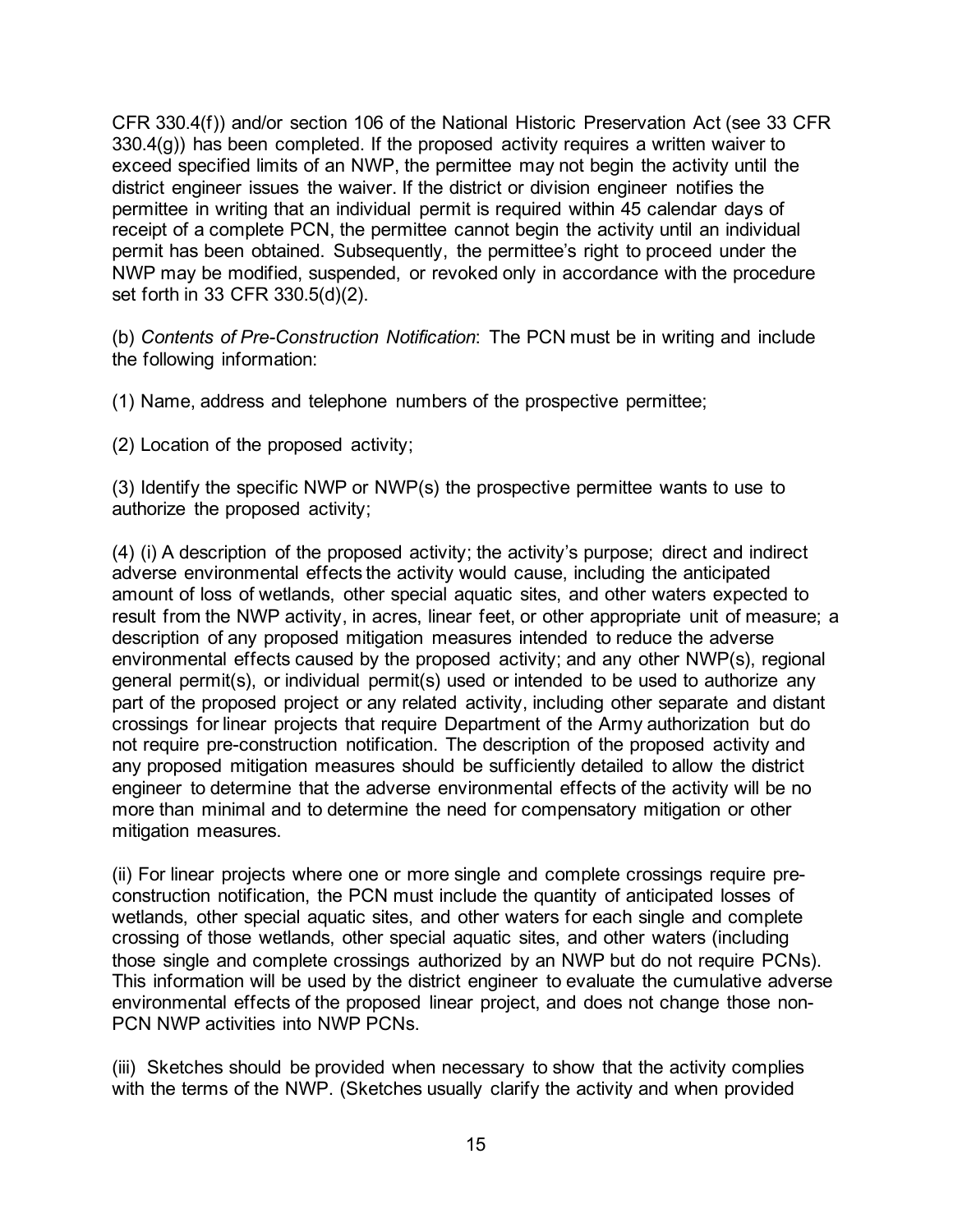results in a quicker decision. Sketches should contain sufficient detail to provide an illustrative description of the proposed activity (e.g., a conceptual plan), but do not need to be detailed engineering plans);

(5) The PCN must include a delineation of wetlands, other special aquatic sites, and other waters, such as lakes and ponds, and perennial and intermittent streams, on the project site. Wetland delineations must be prepared in accordance with the current method required by the Corps. The permittee may ask the Corps to delineate the special aquatic sites and other waters on the project site, but there may be a delay if the Corps does the delineation, especially if the project site is large or contains many wetlands, other special aquatic sites, and other waters. Furthermore, the 45-day period will not start until the delineation has been submitted to or completed by the Corps, as appropriate;

(6) If the proposed activity will result in the loss of greater than 1/10-acre of wetlands or 3/100-acre of stream bed and a PCN is required, the prospective permittee must submit a statement describing how the mitigation requirement will be satisfied, or explaining why the adverse environmental effects are no more than minimal and why compensatory mitigation should not be required. As an alternative, the prospective permittee may submit a conceptual or detailed mitigation plan.

(7) For non-federal permittees, if any listed species (or species proposed for listing) or designated critical habitat (or critical habitat proposed for such designation) might be affected or is in the vicinity of the activity, or if the activity is located in designated critical habitat (or critical habitat proposed for such designation), the PCN must include the name(s) of those endangered or threatened species (or species proposed for listing) that might be affected by the proposed activity or utilize the designated critical habitat (or critical habitat proposed for such designation) that might be affected by the proposed activity. For NWP activities that require pre-construction notification, Federal permittees must provide documentation demonstrating compliance with the Endangered Species Act;

(8) For non-federal permittees, if the NWP activity might have the potential to cause effects to a historic property listed on, determined to be eligible for listing on, or potentially eligible for listing on, the National Register of Historic Places, the PCN must state which historic property might have the potential to be affected by the proposed activity or include a vicinity map indicating the location of the historic property. For NWP activities that require pre-construction notification, Federal permittees must provide documentation demonstrating compliance with section 106 of the National Historic Preservation Act;

(9) For an activity that will occur in a component of the National Wild and Scenic River System, or in a river officially designated by Congress as a "study river" for possible inclusion in the system while the river is in an official study status, the PCN must identify the Wild and Scenic River or the "study river" (see general condition 16); and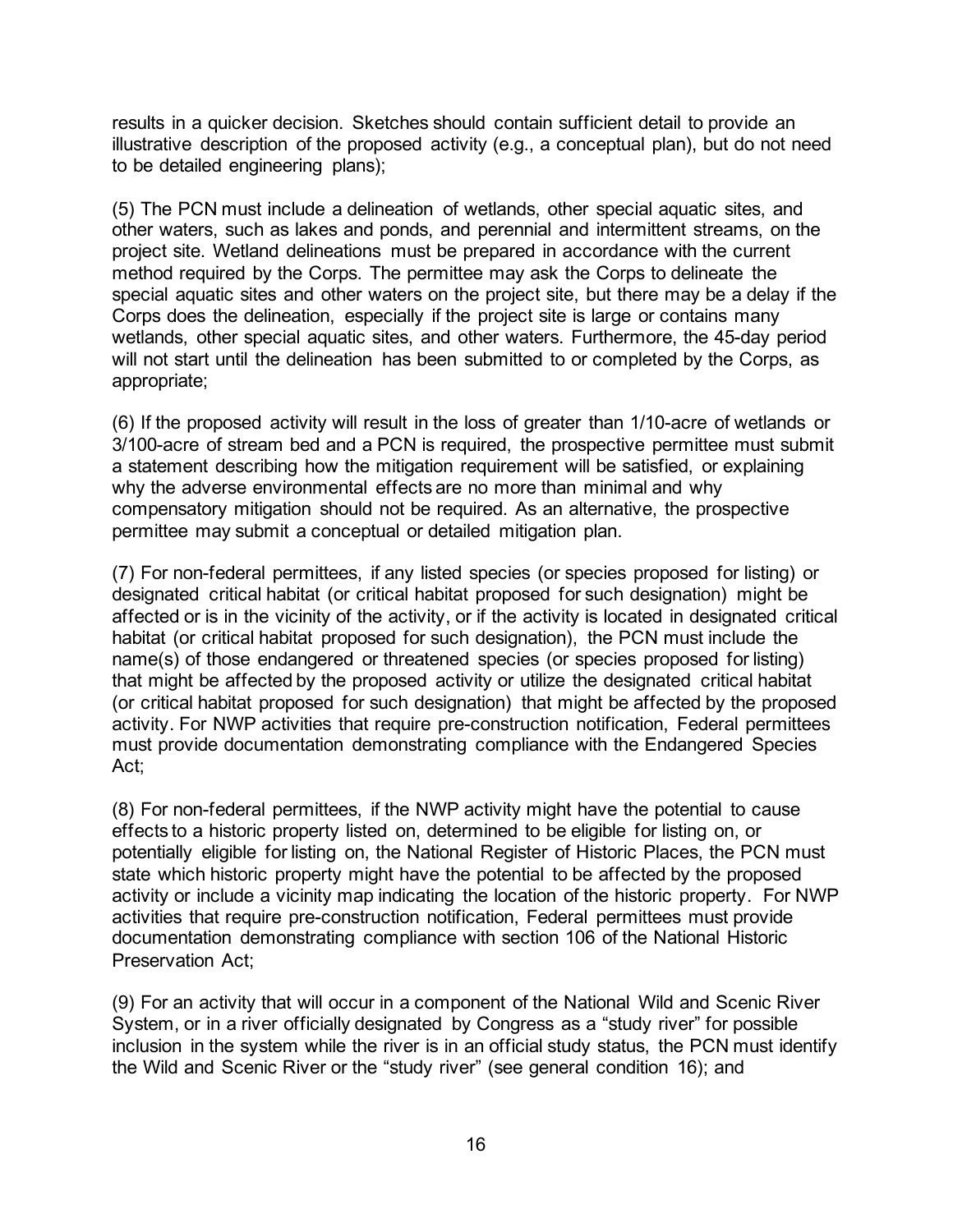(10) For an NWP activity that requires permission from, or review by, the Corps pursuant to 33 U.S.C. 408 because it will alter or temporarily or permanently occupy or use a U.S. Army Corps of Engineers federally authorized civil works project, the preconstruction notification must include a statement confirming that the project proponent has submitted a written request for section 408 permission from, or review by, the Corps office having jurisdiction over that USACE project.

(c) *Form of Pre-Construction Notification*: The nationwide permit pre-construction notification form (Form ENG 6082) should be used for NWP PCNs. A letter containing the required information may also be used. Applicants may provide electronic files of PCNs and supporting materials if the district engineer has established tools and procedures for electronic submittals.

(d) *Agency Coordination*: (1) The district engineer will consider any comments from Federal and state agencies concerning the proposed activity's compliance with the terms and conditions of the NWPs and the need for mitigation to reduce the activity's adverse environmental effects so that they are no more than minimal.

(2) Agency coordination is required for: (i) all NWP activities that require preconstruction notification and result in the loss of greater than 1/2-acre of waters of the United States; (ii) NWP 13 activities in excess of 500 linear feet, fills greater than one cubic yard per running foot, or involve discharges of dredged or fill material into special aquatic sites; and (iii) NWP 54 activities in excess of 500 linear feet, or that extend into the waterbody more than 30 feet from the mean low water line in tidal waters or the ordinary high water mark in the Great Lakes.

(3) When agency coordination is required, the district engineer will immediately provide (e.g., via e-mail, facsimile transmission, overnight mail, or other expeditious manner) a copy of the complete PCN to the appropriate Federal or state offices (FWS, state natural resource or water quality agency, EPA, and, if appropriate, the NMFS). With the exception of NWP 37, these agencies will have 10 calendar days from the date the material is transmitted to notify the district engineer via telephone, facsimile transmission, or e-mail that they intend to provide substantive, site-specific comments. The comments must explain why the agency believes the adverse environmental effects will be more than minimal. If so contacted by an agency, the district engineer will wait an additional 15 calendar days before making a decision on the pre-construction notification. The district engineer will fully consider agency comments received within the specified time frame concerning the proposed activity's compliance with the terms and conditions of the NWPs, including the need for mitigation to ensure that the net adverse environmental effects of the proposed activity are no more than minimal. The district engineer will provide no response to the resource agency, except as provided below. The district engineer will indicate in the administrative record associated with each pre-construction notification that the resource agencies' concerns were considered. For NWP 37, the emergency watershed protection and rehabilitation activity may proceed immediately in cases where there is an unacceptable hazard to life or a significant loss of property or economic hardship will occur. The district engineer will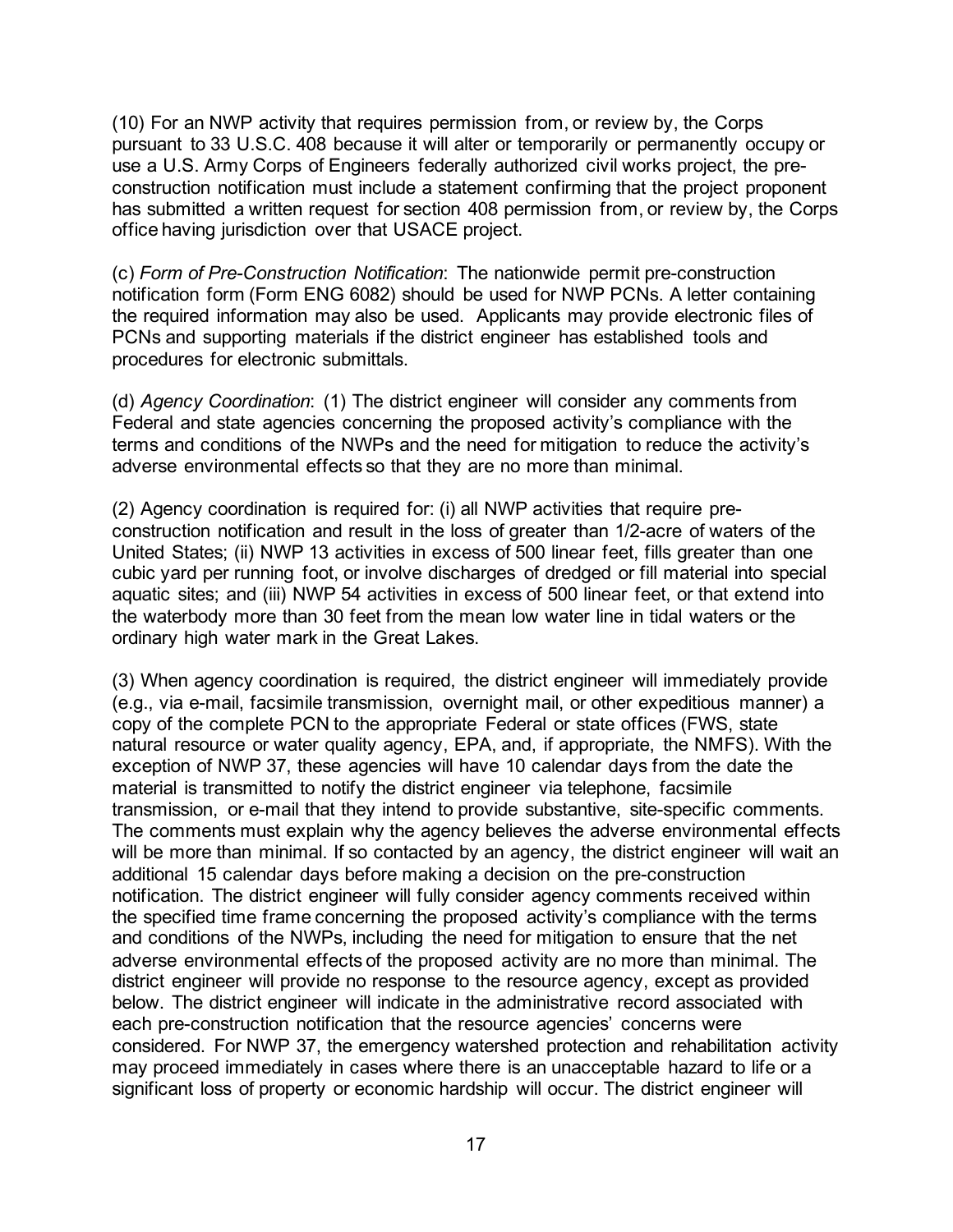consider any comments received to decide whether the NWP 37 authorization should be modified, suspended, or revoked in accordance with the procedures at 33 CFR 330.5.

(4) In cases of where the prospective permittee is not a Federal agency, the district engineer will provide a response to NMFS within 30 calendar days of receipt of any Essential Fish Habitat conservation recommendations, as required by section 305(b)(4)(B) of the Magnuson-Stevens Fishery Conservation and Management Act.

(5) Applicants are encouraged to provide the Corps with either electronic files or multiple copies of pre-construction notifications to expedite agency coordination.

# **2021 District Engineer's Decision**

1. In reviewing the PCN for the proposed activity, the district engineer will determine whether the activity authorized by the NWP will result in more than minimal individual or cumulative adverse environmental effects or may be contrary to the public interest. If a project proponent requests authorization by a specific NWP, the district engineer should issue the NWP verification for that activity if it meets the terms and conditions of that NWP, unless he or she determines, after considering mitigation, that the proposed activity will result in more than minimal individual and cumulative adverse effects on the aquatic environment and other aspects of the public interest and exercises discretionary authority to require an individual permit for the proposed activity. For a linear project, this determination will include an evaluation of the single and complete crossings of waters of the United States that require PCNs to determine whether they individually satisfy the terms and conditions of the NWP(s), as well as the cumulative effects caused by all of the crossings of waters of the United States authorized by an NWP. If an applicant requests a waiver of an applicable limit, as provided for in NWPs 13, 36, or 54, the district engineer will only grant the waiver upon a written determination that the NWP activity will result in only minimal individual and cumulative adverse environmental effects.

2. When making minimal adverse environmental effects determinations the district engineer will consider the direct and indirect effects caused by the NWP activity. He or she will also consider the cumulative adverse environmental effects caused by activities authorized by an NWP and whether those cumulative adverse environmental effects are no more than minimal. The district engineer will also consider site specific factors, such as the environmental setting in the vicinity of the NWP activity, the type of resource that will be affected by the NWP activity, the functions provided by the aquatic resources that will be affected by the NWP activity, the degree or magnitude to which the aquatic resources perform those functions, the extent that aquatic resource functions will be lost as a result of the NWP activity (e.g., partial or complete loss), the duration of the adverse effects (temporary or permanent), the importance of the aquatic resource functions to the region (e.g., watershed or ecoregion), and mitigation required by the district engineer. If an appropriate functional or condition assessment method is available and practicable to use, that assessment method may be used by the district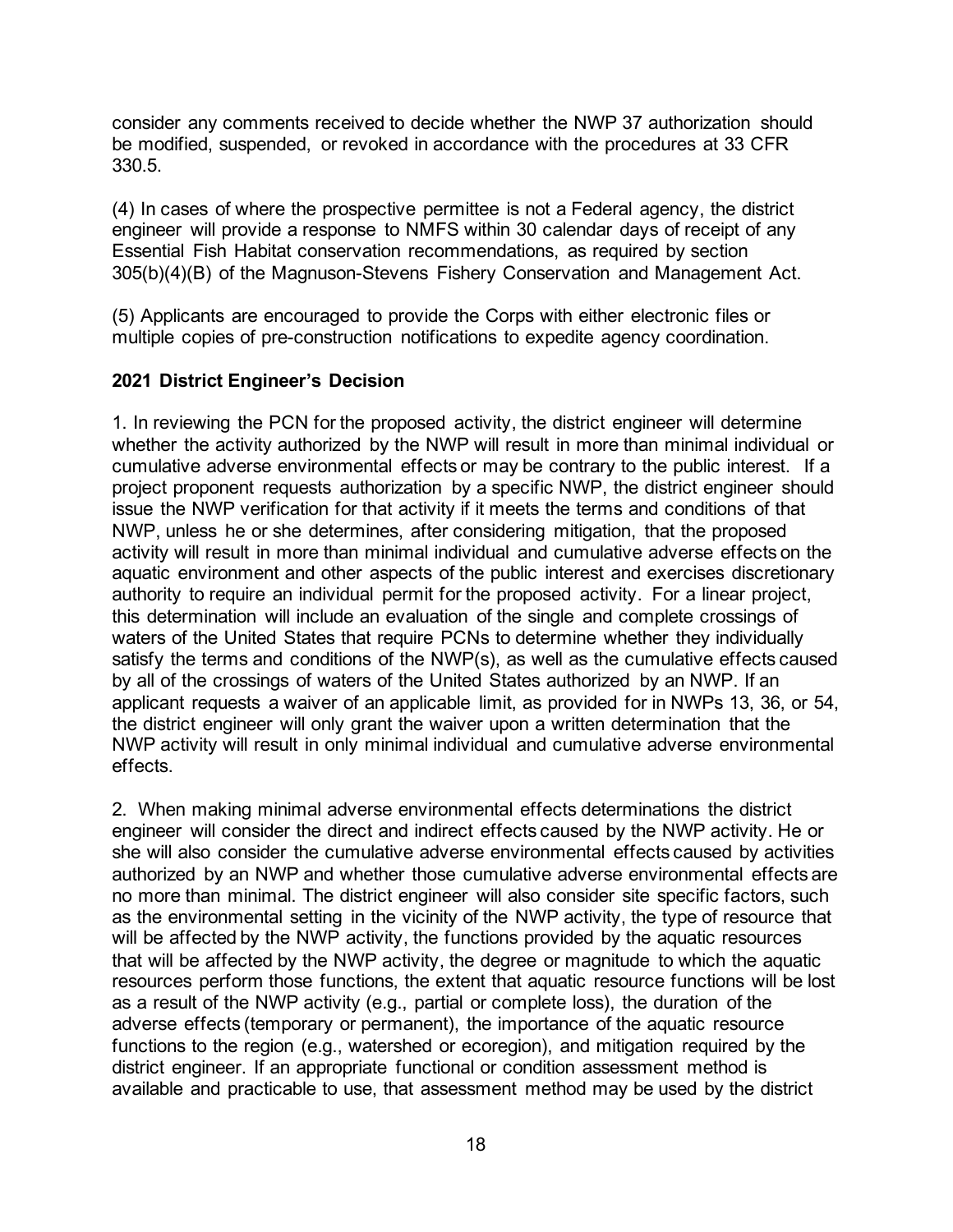engineer to assist in the minimal adverse environmental effects determination. The district engineer may add case-specific special conditions to the NWP authorization to address site-specific environmental concerns.

3. If the proposed activity requires a PCN and will result in a loss of greater than 1/10 acre of wetlands or 3/100-acre of stream bed, the prospective permittee should submit a mitigation proposal with the PCN. Applicants may also propose compensatory mitigation for NWP activities with smaller impacts, or for impacts to other types of waters. The district engineer will consider any proposed compensatory mitigation or other mitigation measures the applicant has included in the proposal in determining whether the net adverse environmental effects of the proposed activity are no more than minimal. The compensatory mitigation proposal may be either conceptual or detailed. If the district engineer determines that the activity complies with the terms and conditions of the NWP and that the adverse environmental effects are no more than minimal, after considering mitigation, the district engineer will notify the permittee and include any activity-specific conditions in the NWP verification the district engineer deems necessary. Conditions for compensatory mitigation requirements must comply with the appropriate provisions at 33 CFR 332.3(k). The district engineer must approve the final mitigation plan before the permittee commences work in waters of the United States, unless the district engineer determines that prior approval of the final mitigation plan is not practicable or not necessary to ensure timely completion of the required compensatory mitigation. If the prospective permittee elects to submit a compensatory mitigation plan with the PCN, the district engineer will expeditiously review the proposed compensatory mitigation plan. The district engineer must review the proposed compensatory mitigation plan within 45 calendar days of receiving a complete PCN and determine whether the proposed mitigation would ensure that the NWP activity results in no more than minimal adverse environmental effects. If the net adverse environmental effects of the NWP activity (after consideration of the mitigation proposal) are determined by the district engineer to be no more than minimal, the district engineer will provide a timely written response to the applicant. The response will state that the NWP activity can proceed under the terms and conditions of the NWP, including any activity-specific conditions added to the NWP authorization by the district engineer.

4. If the district engineer determines that the adverse environmental effects of the proposed activity are more than minimal, then the district engineer will notify the applicant either: (a) that the activity does not qualify for authorization under the NWP and instruct the applicant on the procedures to seek authorization under an individual permit; (b) that the activity is authorized under the NWP subject to the applicant's submission of a mitigation plan that would reduce the adverse environmental effects so that they are no more than minimal; or (c) that the activity is authorized under the NWP with specific modifications or conditions. Where the district engineer determines that mitigation is required to ensure no more than minimal adverse environmental effects, the activity will be authorized within the 45-day PCN period (unless additional time is required to comply with general conditions 18, 20, and/or 31), with activity-specific conditions that state the mitigation requirements. The authorization will include the necessary conceptual or detailed mitigation plan or a requirement that the applicant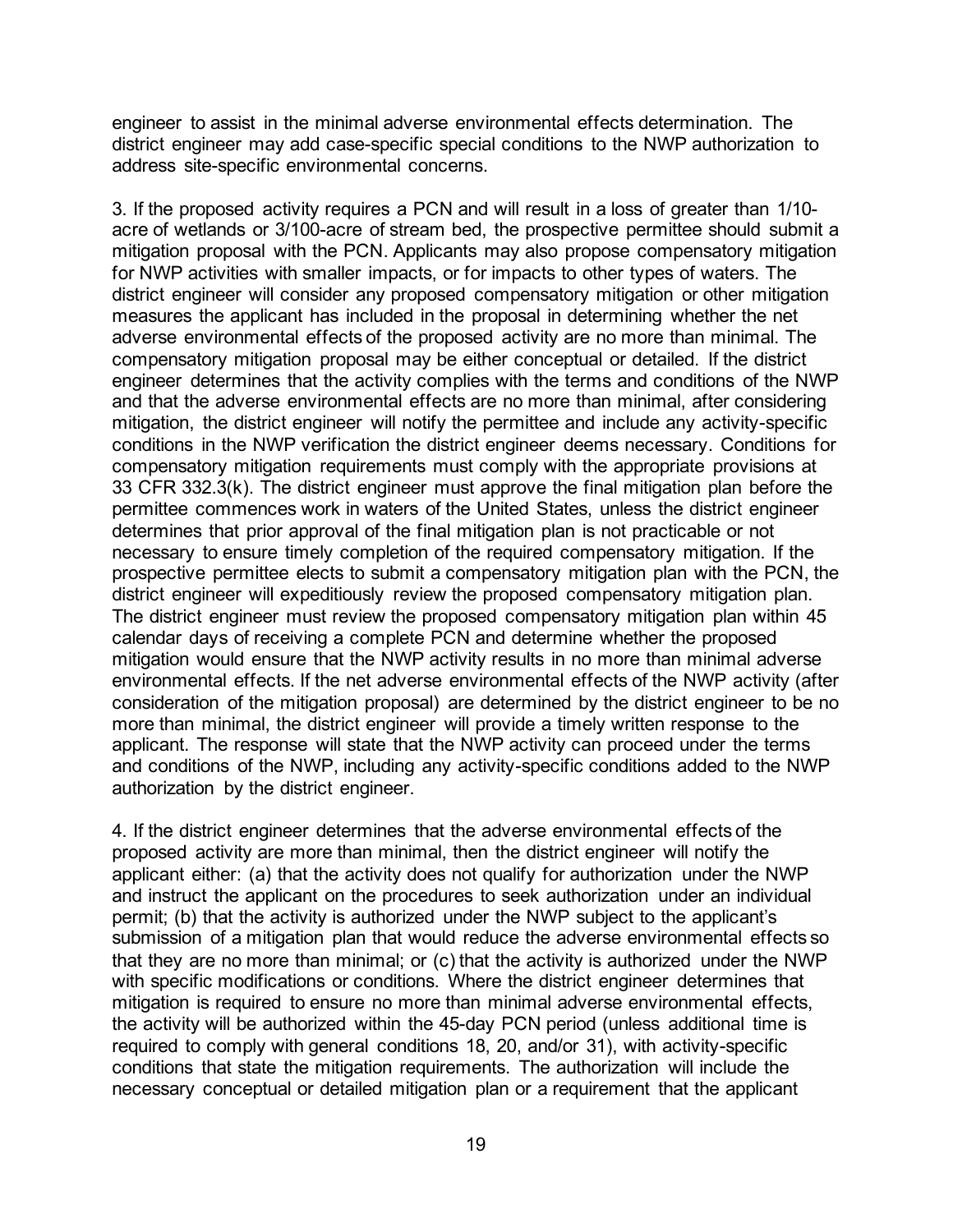submit a mitigation plan that would reduce the adverse environmental effects so that they are no more than minimal. When compensatory mitigation is required, no work in waters of the United States may occur until the district engineer has approved a specific mitigation plan or has determined that prior approval of a final mitigation plan is not practicable or not necessary to ensure timely completion of the required compensatory mitigation.

### **2021 Further Information**

1. District engineers have authority to determine if an activity complies with the terms and conditions of an NWP.

2. NWPs do not obviate the need to obtain other federal, state, or local permits, approvals, or authorizations required by law.

3. NWPs do not grant any property rights or exclusive privileges.

4. NWPs do not authorize any injury to the property or rights of others.

5. NWPs do not authorize interference with any existing or proposed Federal project (see general condition 31).

### **2021 Nationwide Permit Definitions**

**Best management practices (BMPs):** Policies, practices, procedures, or structures implemented to mitigate the adverse environmental effects on surface water quality resulting from development. BMPs are categorized as structural or non-structural.

**Compensatory mitigation:** The restoration (re-establishment or rehabilitation), establishment (creation), enhancement, and/or in certain circumstances preservation of aquatic resources for the purposes of offsetting unavoidable adverse impacts which remain after all appropriate and practicable avoidance and minimization has been achieved.

**Currently serviceable:** Useable as is or with some maintenance, but not so degraded as to essentially require reconstruction.

**Direct effects:** Effects that are caused by the activity and occur at the same time and place.

**Discharge:** The term "discharge" means any discharge of dredged or fill material into waters of the United States.

**Ecological reference:** A model used to plan and design an aquatic habitat and riparian area restoration, enhancement, or establishment activity under NWP 27. An ecological reference may be based on the structure, functions, and dynamics of an aquatic habitat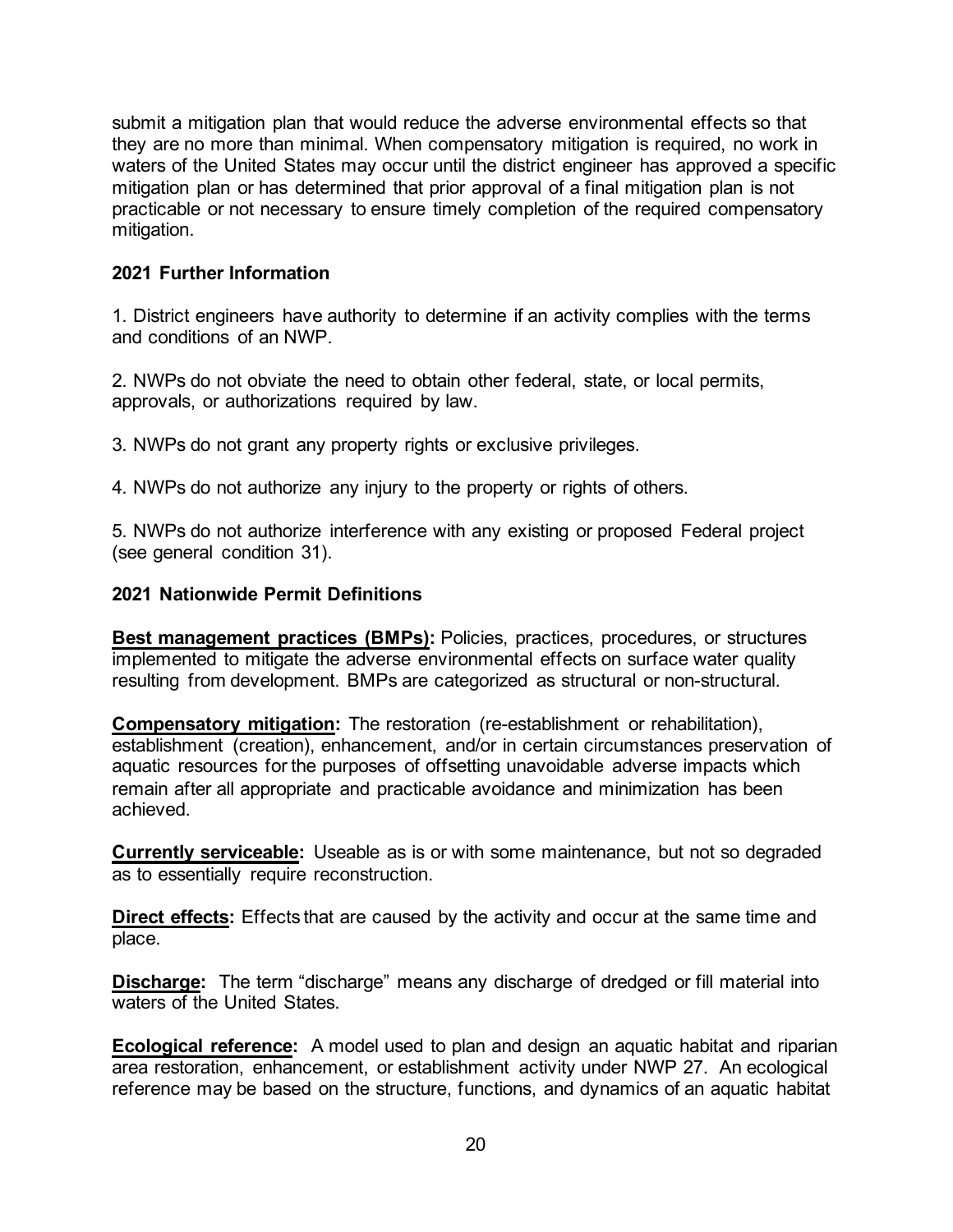type or a riparian area type that currently exists in the region where the proposed NWP 27 activity is located. Alternatively, an ecological reference may be based on a conceptual model for the aquatic habitat type or riparian area type to be restored, enhanced, or established as a result of the proposed NWP 27 activity. An ecological reference takes into account the range of variation of the aquatic habitat type or riparian area type in the region.

**Enhancement:** The manipulation of the physical, chemical, or biological characteristics of an aquatic resource to heighten, intensify, or improve a specific aquatic resource function(s). Enhancement results in the gain of selected aquatic resource function(s), but may also lead to a decline in other aquatic resource function(s). Enhancement does not result in a gain in aquatic resource area.

**Establishment (creation):** The manipulation of the physical, chemical, or biological characteristics present to develop an aquatic resource that did not previously exist at an upland site. Establishment results in a gain in aquatic resource area.

**High Tide Line:** The line of intersection of the land with the water's surface at the maximum height reached by a rising tide. The high tide line may be determined, in the absence of actual data, by a line of oil or scum along shore objects, a more or less continuous deposit of fine shell or debris on the foreshore or berm, other physical markings or characteristics, vegetation lines, tidal gages, or other suitable means that delineate the general height reached by a rising tide. The line encompasses spring high tides and other high tides that occur with periodic frequency but does not include storm surges in which there is a departure from the normal or predicted reach of the tide due to the piling up of water against a coast by strong winds such as those accompanying a hurricane or other intense storm.

**Historic Property:** Any prehistoric or historic district, site (including archaeological site), building, structure, or other object included in, or eligible for inclusion in, the National Register of Historic Places maintained by the Secretary of the Interior. This term includes artifacts, records, and remains that are related to and located within such properties. The term includes properties of traditional religious and cultural importance to an Indian tribe or Native Hawaiian organization and that meet the National Register criteria (36 CFR part 60).

**Independent utility:** A test to determine what constitutes a single and complete nonlinear project in the Corps Regulatory Program. A project is considered to have independent utility if it would be constructed absent the construction of other projects in the project area. Portions of a multi-phase project that depend upon other phases of the project do not have independent utility. Phases of a project that would be constructed even if the other phases were not built can be considered as separate single and complete projects with independent utility.

**Indirect effects:** Effects that are caused by the activity and are later in time or farther removed in distance, but are still reasonably foreseeable.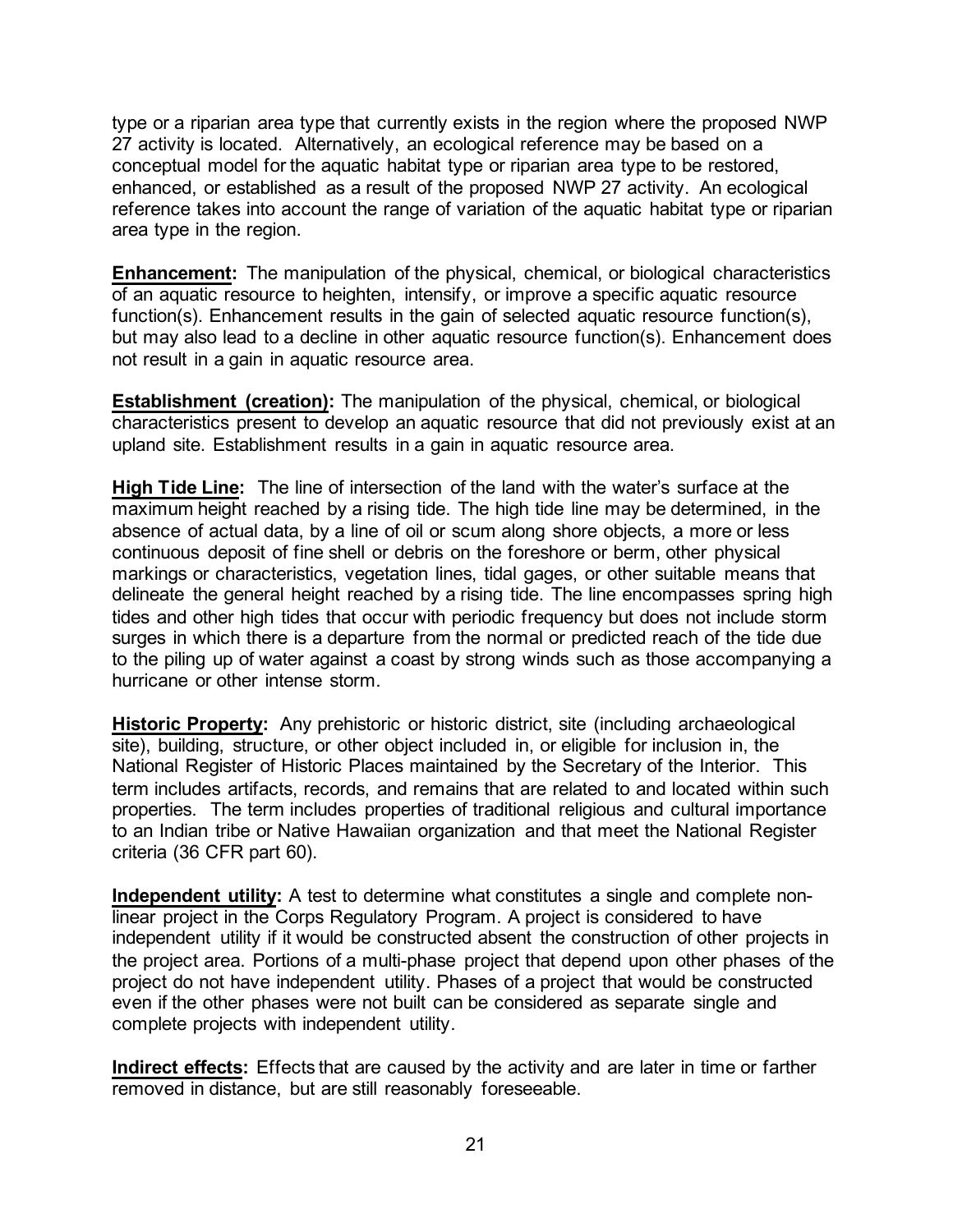**Loss of waters of the United States:** Waters of the United States that are permanently adversely affected by filling, flooding, excavation, or drainage because of the regulated activity. The loss of stream bed includes the acres of stream bed that are permanently adversely affected by filling or excavation because of the regulated activity. Permanent adverse effects include permanent discharges of dredged or fill material that change an aquatic area to dry land, increase the bottom elevation of a waterbody, or change the use of a waterbody. The acreage of loss of waters of the United States is a threshold measurement of the impact to jurisdictional waters or wetlands for determining whether a project may qualify for an NWP; it is not a net threshold that is calculated after considering compensatory mitigation that may be used to offset losses of aquatic functions and services. Waters of the United States temporarily filled, flooded, excavated, or drained, but restored to pre-construction contours and elevations after construction, are not included in the measurement of loss of waters of the United States. Impacts resulting from activities that do not require Department of the Army authorization, such as activities eligible for exemptions under section 404(f) of the Clean Water Act, are not considered when calculating the loss of waters of the United States.

**Navigable waters:** Waters subject to section 10 of the Rivers and Harbors Act of 1899. These waters are defined at 33 CFR part 329.

**Non-tidal wetland:** A non-tidal wetland is a wetland that is not subject to the ebb and flow of tidal waters. Non-tidal wetlands contiguous to tidal waters are located landward of the high tide line (i.e., spring high tide line).

**Open water:** For purposes of the NWPs, an open water is any area that in a year with normal patterns of precipitation has water flowing or standing above ground to the extent that an ordinary high water mark can be determined. Aquatic vegetation within the area of flowing or standing water is either non-emergent, sparse, or absent. Vegetated shallows are considered to be open waters. Examples of "open waters" include rivers, streams, lakes, and ponds.

**Ordinary High Water Mark:** The term ordinary high water mark means that line on the shore established by the fluctuations of water and indicated by physical characteristics such as a clear, natural line impressed on the bank, shelving, changes in the character of soil, destruction of terrestrial vegetation, the presence of litter and debris, or other appropriate means that consider the characteristics of the surrounding areas.

**Perennial stream:** A perennial stream has surface water flowing continuously yearround during a typical year.

**Practicable:** Available and capable of being done after taking into consideration cost, existing technology, and logistics in light of overall project purposes.

**Pre-construction notification:** A request submitted by the project proponent to the Corps for confirmation that a particular activity is authorized by nationwide permit. The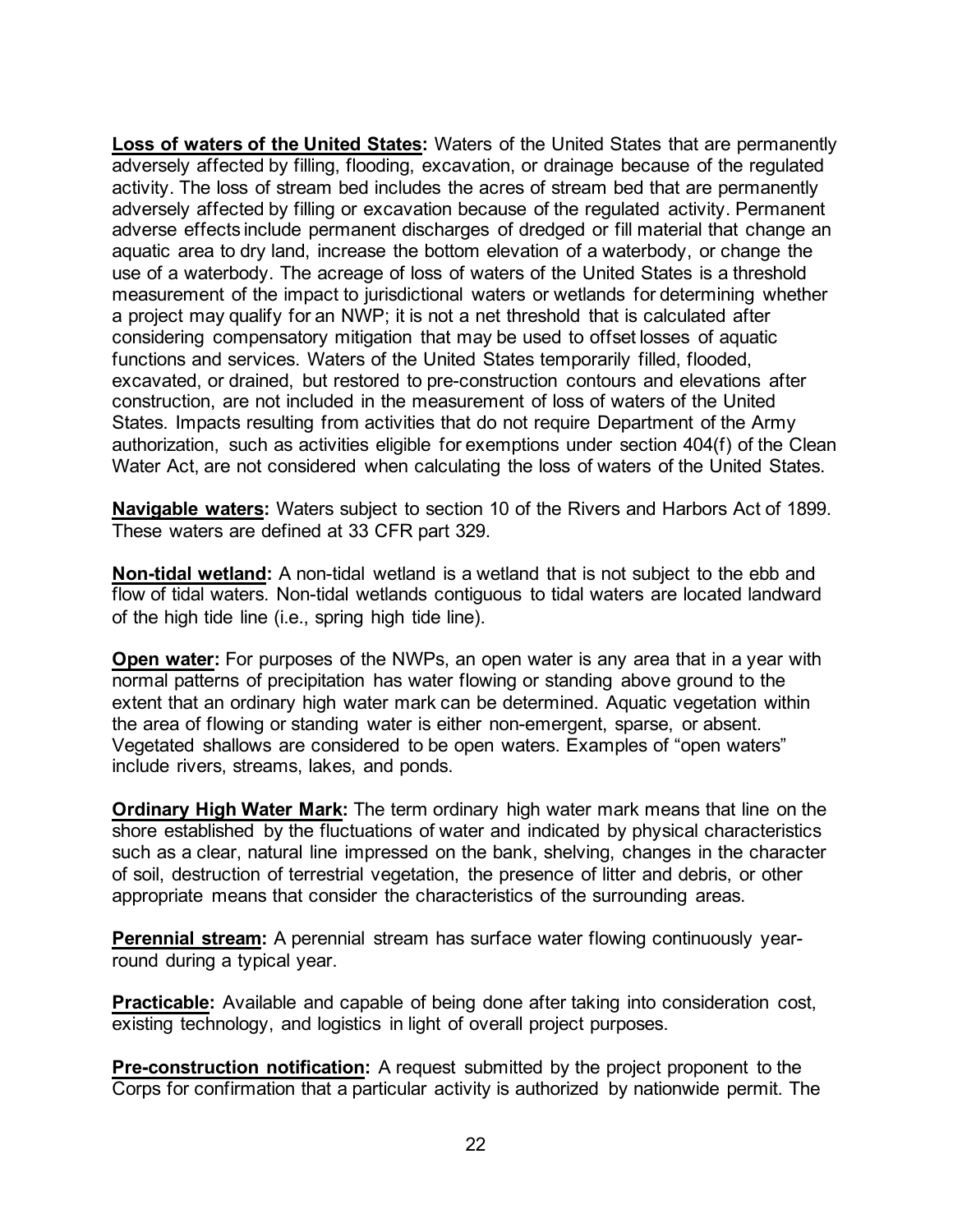request may be a permit application, letter, or similar document that includes information about the proposed work and its anticipated environmental effects. Preconstruction notification may be required by the terms and conditions of a nationwide permit, or by regional conditions. A pre-construction notification may be voluntarily submitted in cases where pre-construction notification is not required and the project proponent wants confirmation that the activity is authorized by nationwide permit.

**Preservation:** The removal of a threat to, or preventing the decline of, aquatic resources by an action in or near those aquatic resources. This term includes activities commonly associated with the protection and maintenance of aquatic resources through the implementation of appropriate legal and physical mechanisms. Preservation does not result in a gain of aquatic resource area or functions.

**Re-establishment:** The manipulation of the physical, chemical, or biological characteristics of a site with the goal of returning natural/historic functions to a former aquatic resource. Re-establishment results in rebuilding a former aquatic resource and results in a gain in aquatic resource area and functions.

**Rehabilitation:** The manipulation of the physical, chemical, or biological characteristics of a site with the goal of repairing natural/historic functions to a degraded aquatic resource. Rehabilitation results in a gain in aquatic resource function, but does not result in a gain in aquatic resource area.

**Restoration:** The manipulation of the physical, chemical, or biological characteristics of a site with the goal of returning natural/historic functions to a former or degraded aquatic resource. For the purpose of tracking net gains in aquatic resource area, restoration is divided into two categories: re-establishment and rehabilitation.

**Riffle and pool complex:** Riffle and pool complexes are special aquatic sites under the 404(b)(1) Guidelines. Riffle and pool complexes sometimes characterize steep gradient sections of streams. Such stream sections are recognizable by their hydraulic characteristics. The rapid movement of water over a course substrate in riffles results in a rough flow, a turbulent surface, and high dissolved oxygen levels in the water. Pools are deeper areas associated with riffles. A slower stream velocity, a streaming flow, a smooth surface, and a finer substrate characterize pools.

**Riparian areas:** Riparian areas are lands next to streams, lakes, and estuarine-marine shorelines. Riparian areas are transitional between terrestrial and aquatic ecosystems, through which surface and subsurface hydrology connects riverine, lacustrine, estuarine, and marine waters with their adjacent wetlands, non-wetland waters, or uplands. Riparian areas provide a variety of ecological functions and services and help improve or maintain local water quality. (See general condition 23.)

**Shellfish seeding:** The placement of shellfish seed and/or suitable substrate to increase shellfish production. Shellfish seed consists of immature individual shellfish or individual shellfish attached to shells or shell fragments (i.e., spat on shell). Suitable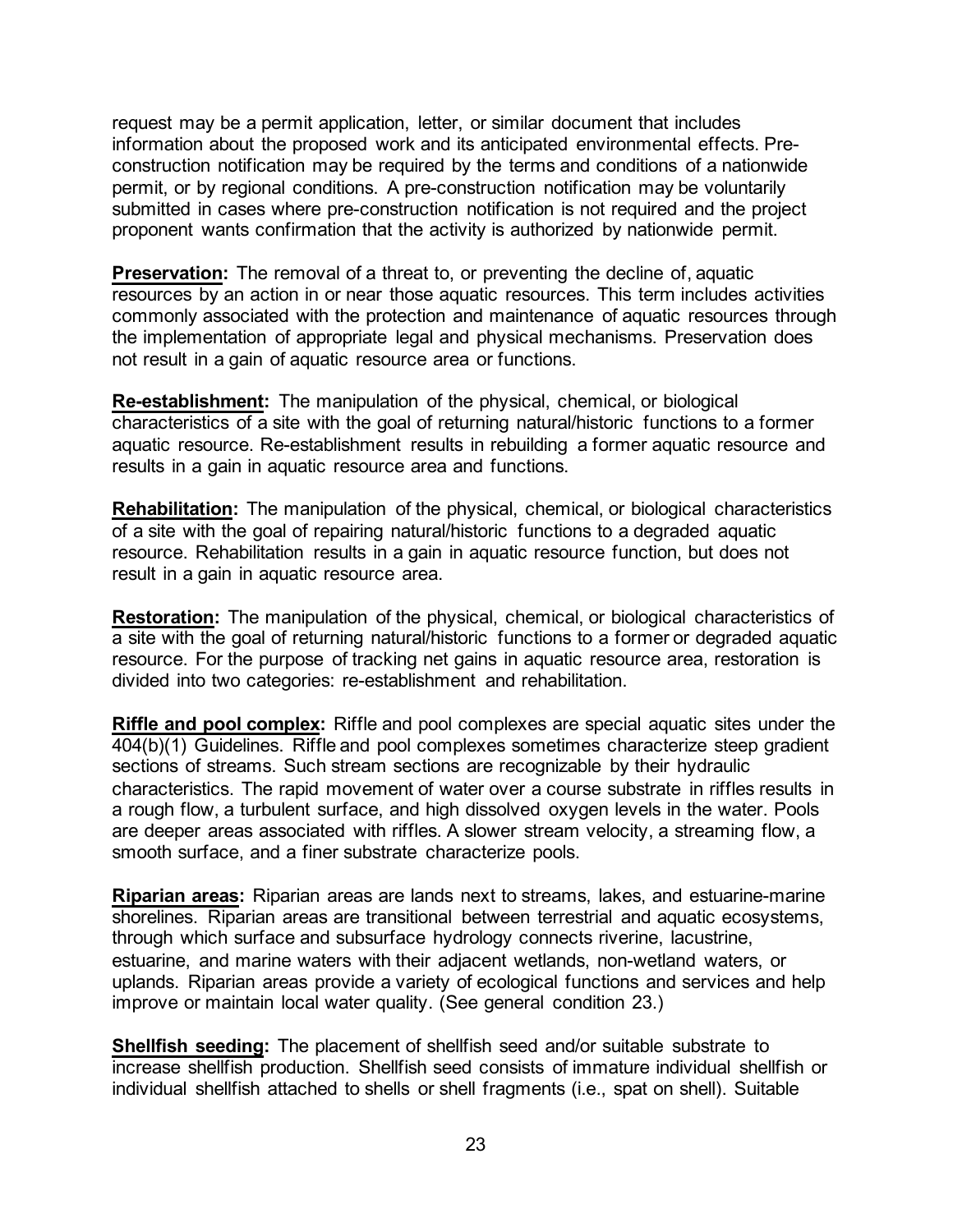substrate may consist of shellfish shells, shell fragments, or other appropriate materials placed into waters for shellfish habitat.

**Single and complete linear project:** A linear project is a project constructed for the purpose of getting people, goods, or services from a point of origin to a terminal point, which often involves multiple crossings of one or more waterbodies at separate and distant locations. The term "single and complete project" is defined as that portion of the total linear project proposed or accomplished by one owner/developer or partnership or other association of owners/developers that includes all crossings of a single water of the United States (i.e., a single waterbody) at a specific location. For linear projects crossing a single or multiple waterbodies several times at separate and distant locations, each crossing is considered a single and complete project for purposes of NWP authorization. However, individual channels in a braided stream or river, or individual arms of a large, irregularly shaped wetland or lake, etc., are not separate waterbodies, and crossings of such features cannot be considered separately.

**Single and complete non-linear project:** For non-linear projects, the term "single and complete project" is defined at 33 CFR 330.2(i) as the total project proposed or accomplished by one owner/developer or partnership or other association of owners/developers. A single and complete non-linear project must have independent utility (see definition of "independent utility"). Single and complete non-linear projects may not be "piecemealed" to avoid the limits in an NWP authorization.

**Stormwater management:** Stormwater management is the mechanism for controlling stormwater runoff for the purposes of reducing downstream erosion, water quality degradation, and flooding and mitigating the adverse effects of changes in land use on the aquatic environment.

**Stormwater management facilities:** Stormwater management facilities are those facilities, including but not limited to, stormwater retention and detention ponds and best management practices, which retain water for a period of time to control runoff and/or improve the quality (i.e., by reducing the concentration of nutrients, sediments, hazardous substances and other pollutants) of stormwater runoff.

**Stream bed:** The substrate of the stream channel between the ordinary high water marks. The substrate may be bedrock or inorganic particles that range in size from clay to boulders. Wetlands contiguous to the stream bed, but outside of the ordinary high water marks, are not considered part of the stream bed.

**Stream channelization:** The manipulation of a stream's course, condition, capacity, or location that causes more than minimal interruption of normal stream processes. A channelized jurisdictional stream remains a water of the United States.

**Structure:** An object that is arranged in a definite pattern of organization. Examples of structures include, without limitation, any pier, boat dock, boat ramp, wharf, dolphin, weir, boom, breakwater, bulkhead, revetment, riprap, jetty, artificial island, artificial reef,